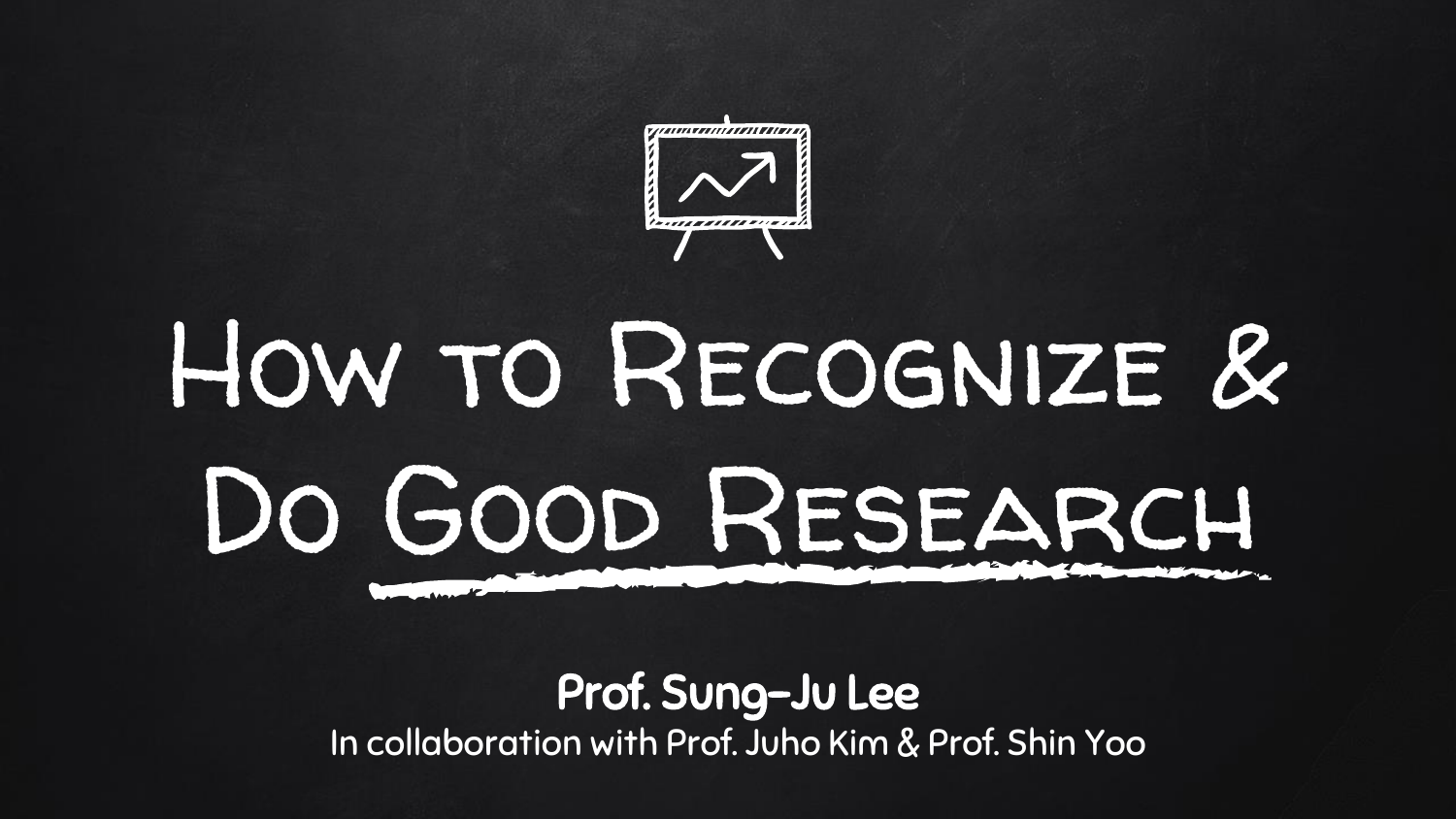

Many slides today are borrowed and modified from Feamster&Gray. Thanks Nick!  $\overline{\phantom{a}^2}$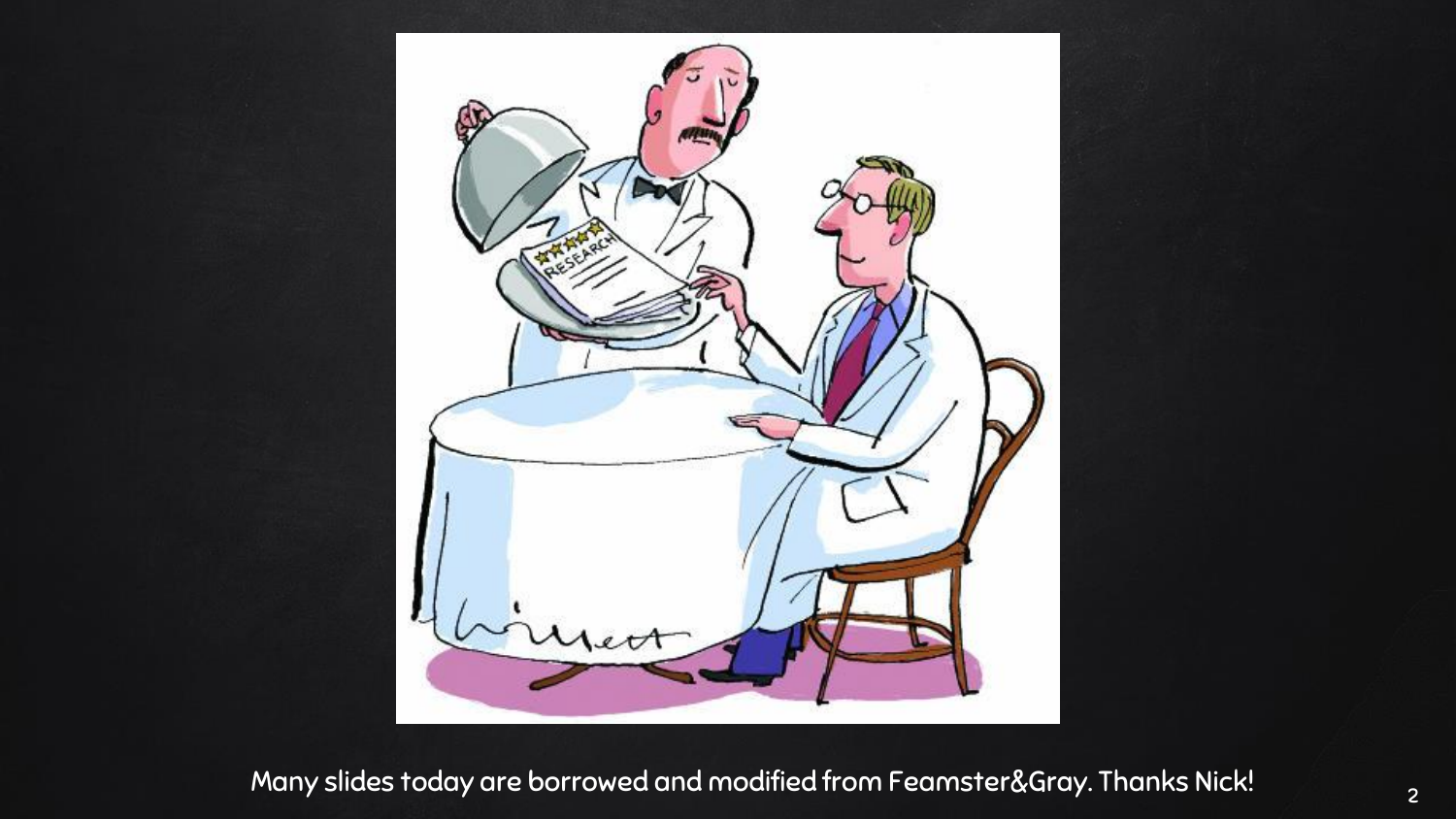

# Recognizing Good Research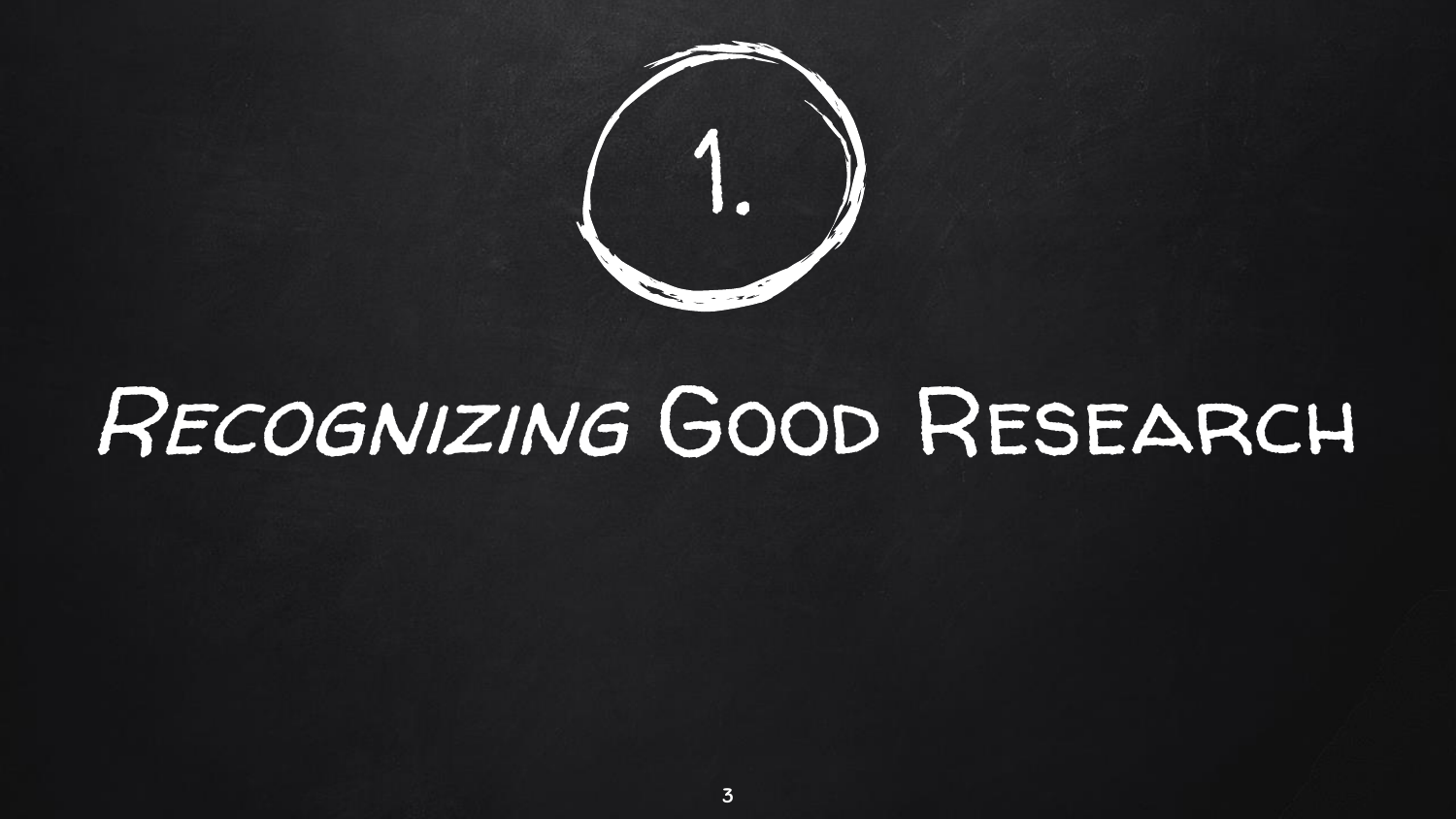

- X Is it solving an important problem?
- ✘ Is the solution sound and evaluated with rigor?
- ✘ What are the original contributions? How does it advance the stateof-the-art?
- ✘ What is the scientific (and societal) impact?
- ✘ We should also consider when it was published and how it affected the community then (and since then)
- ✘ More from the "How to Review a Paper" class down the road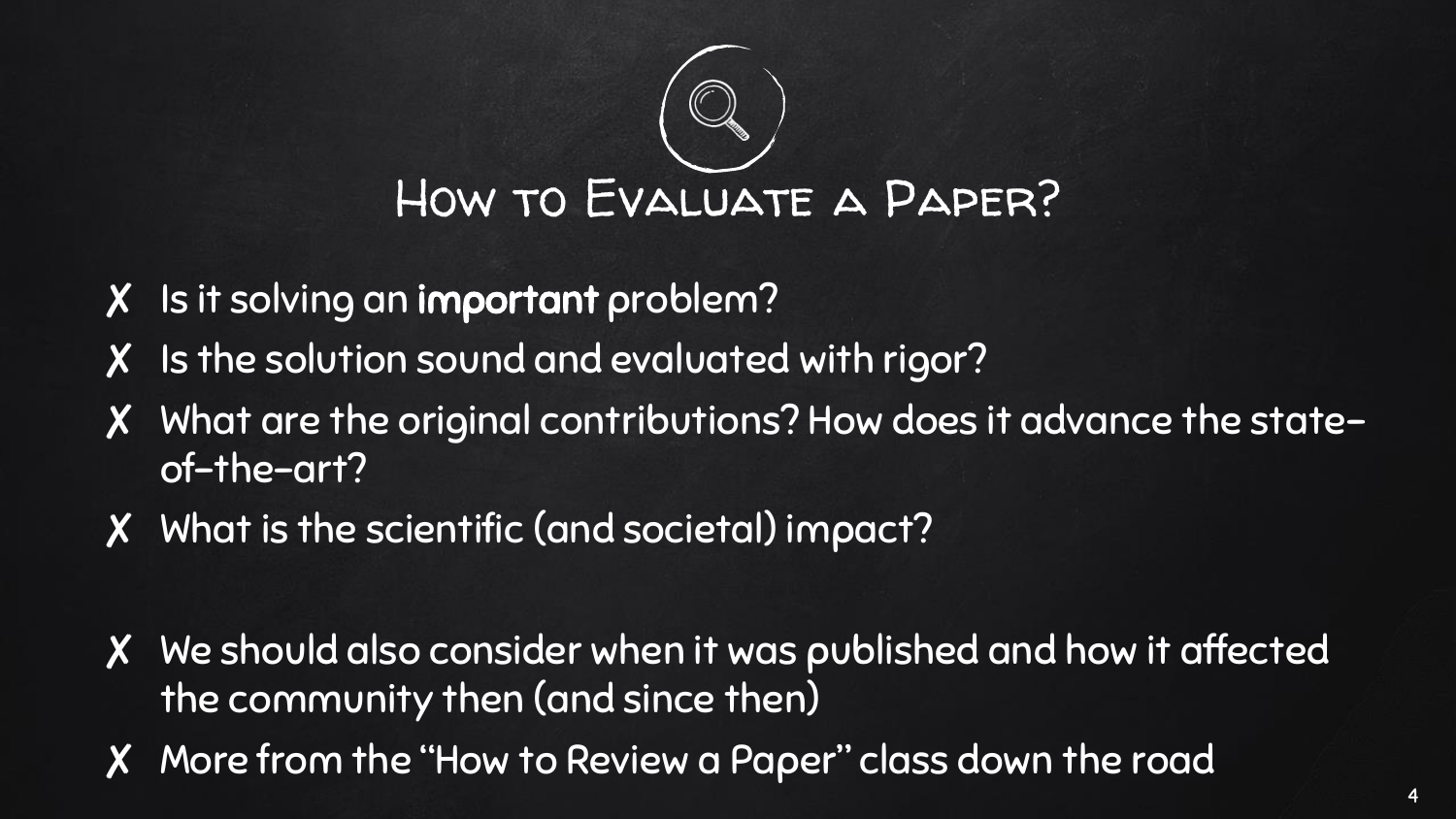

#### (Some) Characteristics of Good Research

- ✘ The problem is important and difficult
- ✘ Solving the problem creates new knowledge
- ✘ The problem changes conventional thinking
- ✘ The problem has a solution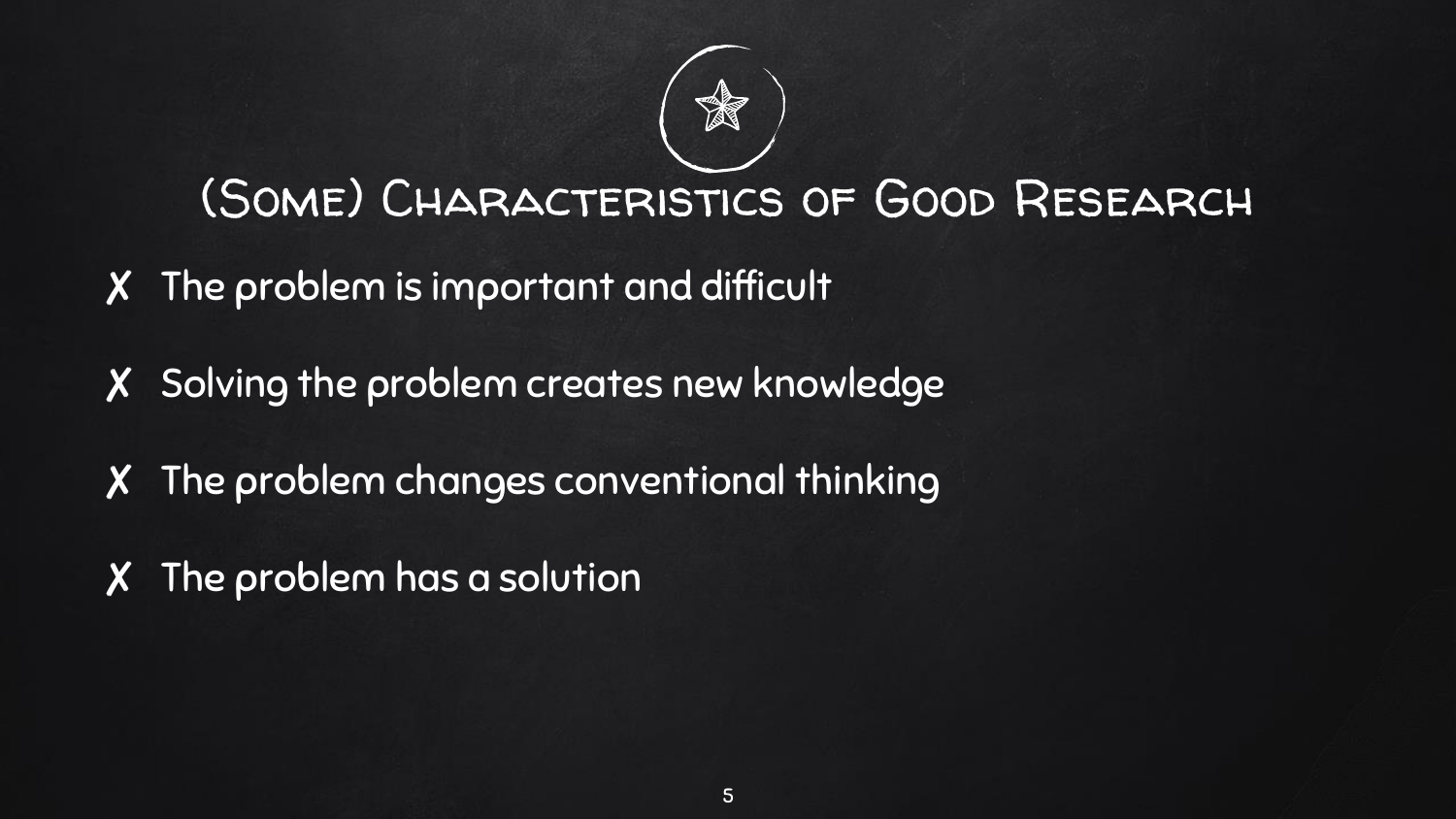

- ✘ Easy problems could be tackled by most people
- ✘ The problem should be important and hard
- ✘ The research question must be articulated clearly ○ What are the challenges in solving this problem?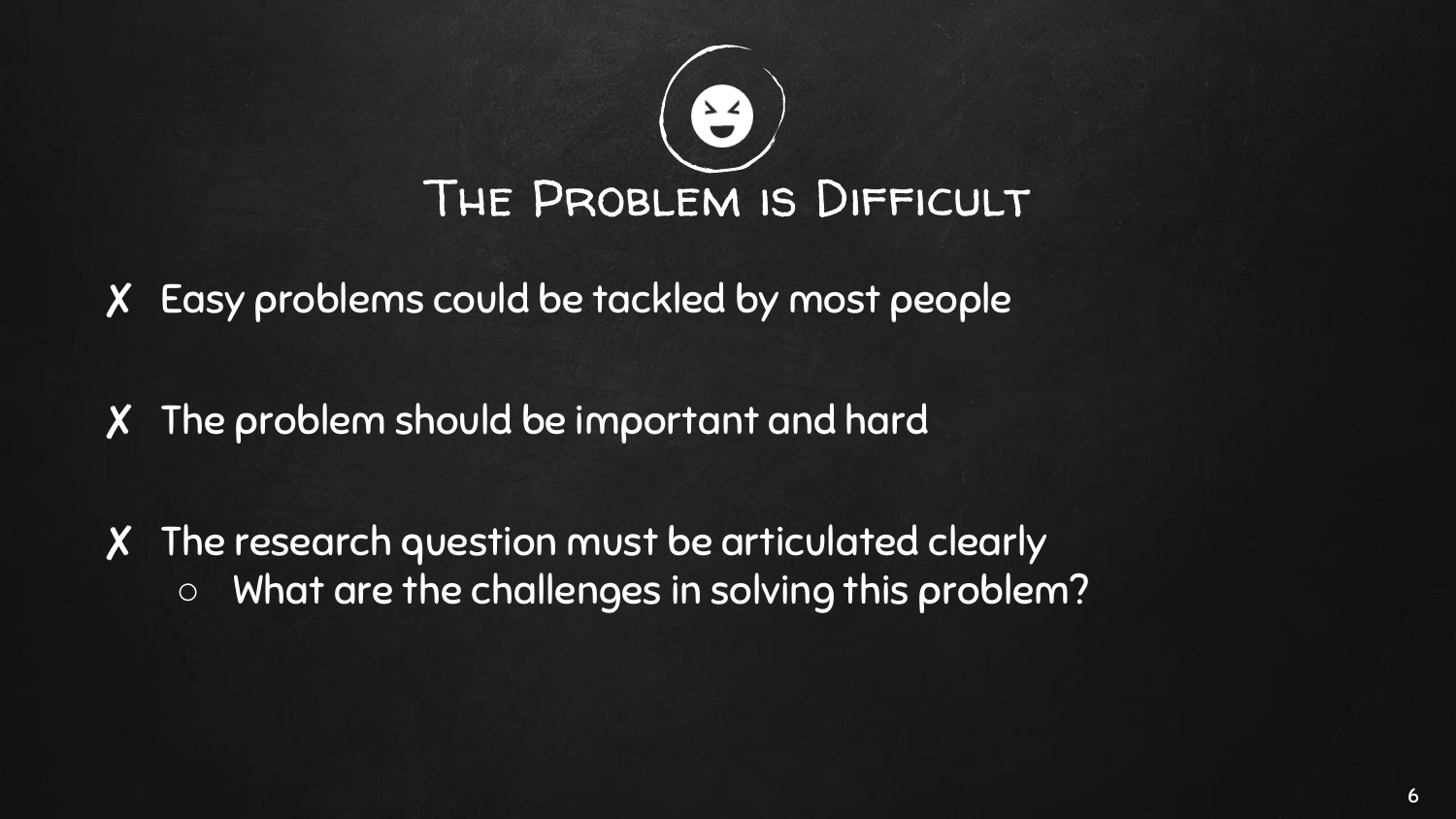#### Solving the Problem Creates New Knowledge

- ✘ Recognizing the difference between research and a simple matter of "engineering" is important
- ✘ Many problems are difficult, but if an army of programmers could solve the problem with what we know today, it's probably not research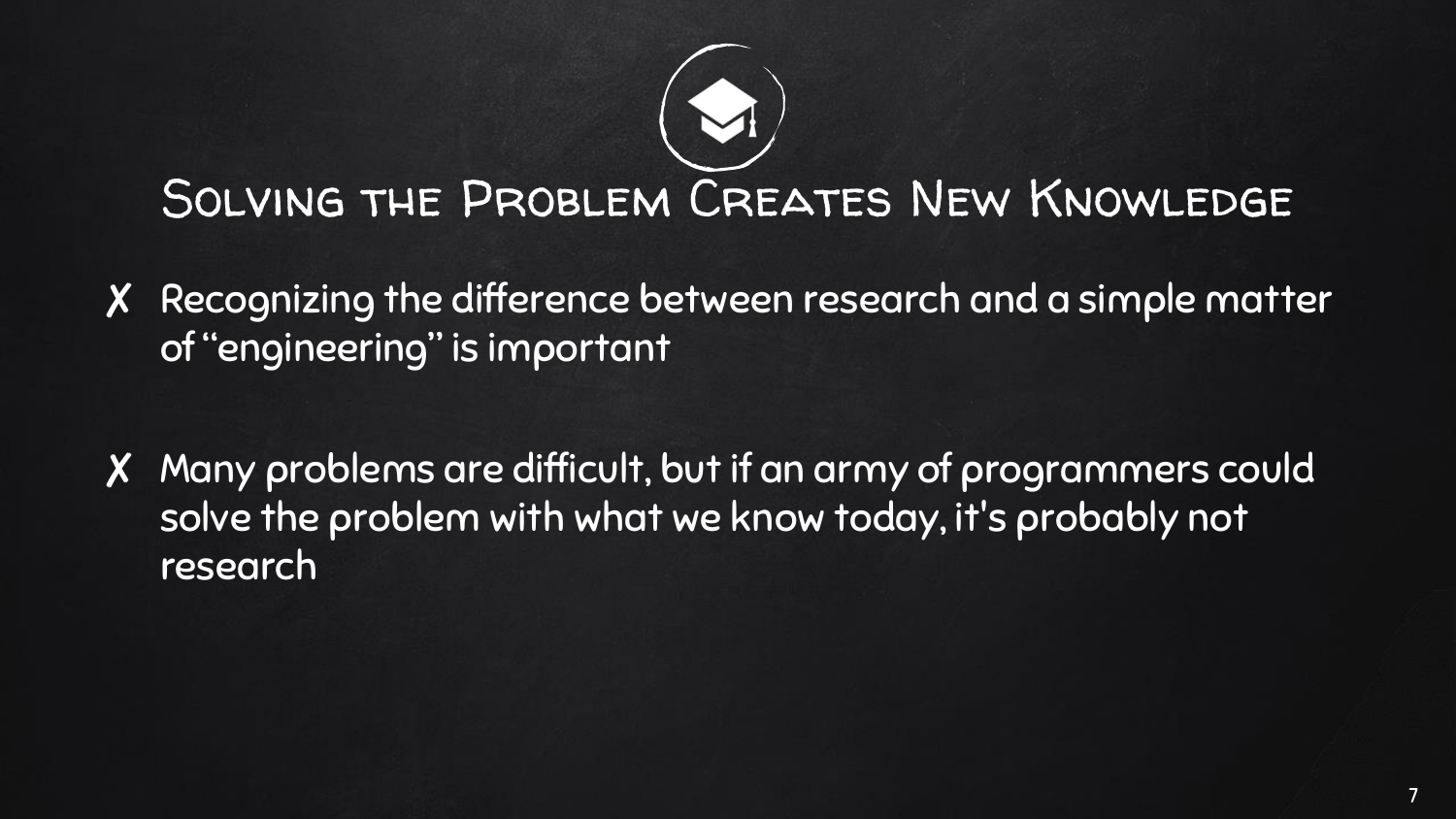

#### The Problem Changes Conventional Thinking

✘ While there is value in confirming conventional wisdom, great research typically offers surprising results, creates a new way of thinking about or approaching problems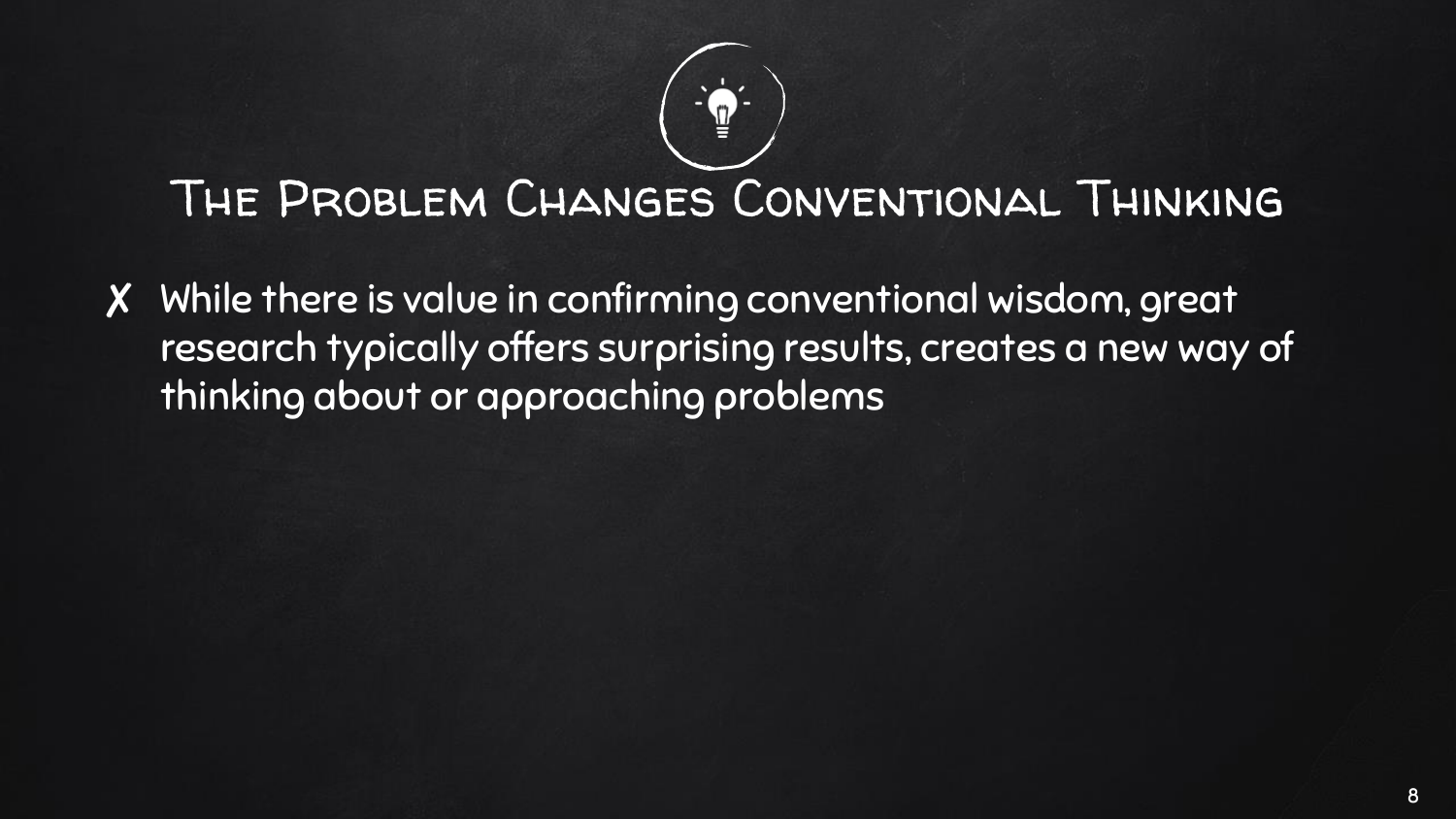# The Problem has a Solution

✘ Not every paper needs to solve a problem completely (lots of papers discuss "future work")

✘ Still, while posing a good question is paramount, the solution or finding presented in a paper should represent a significant advance beyond the previous body of knowledge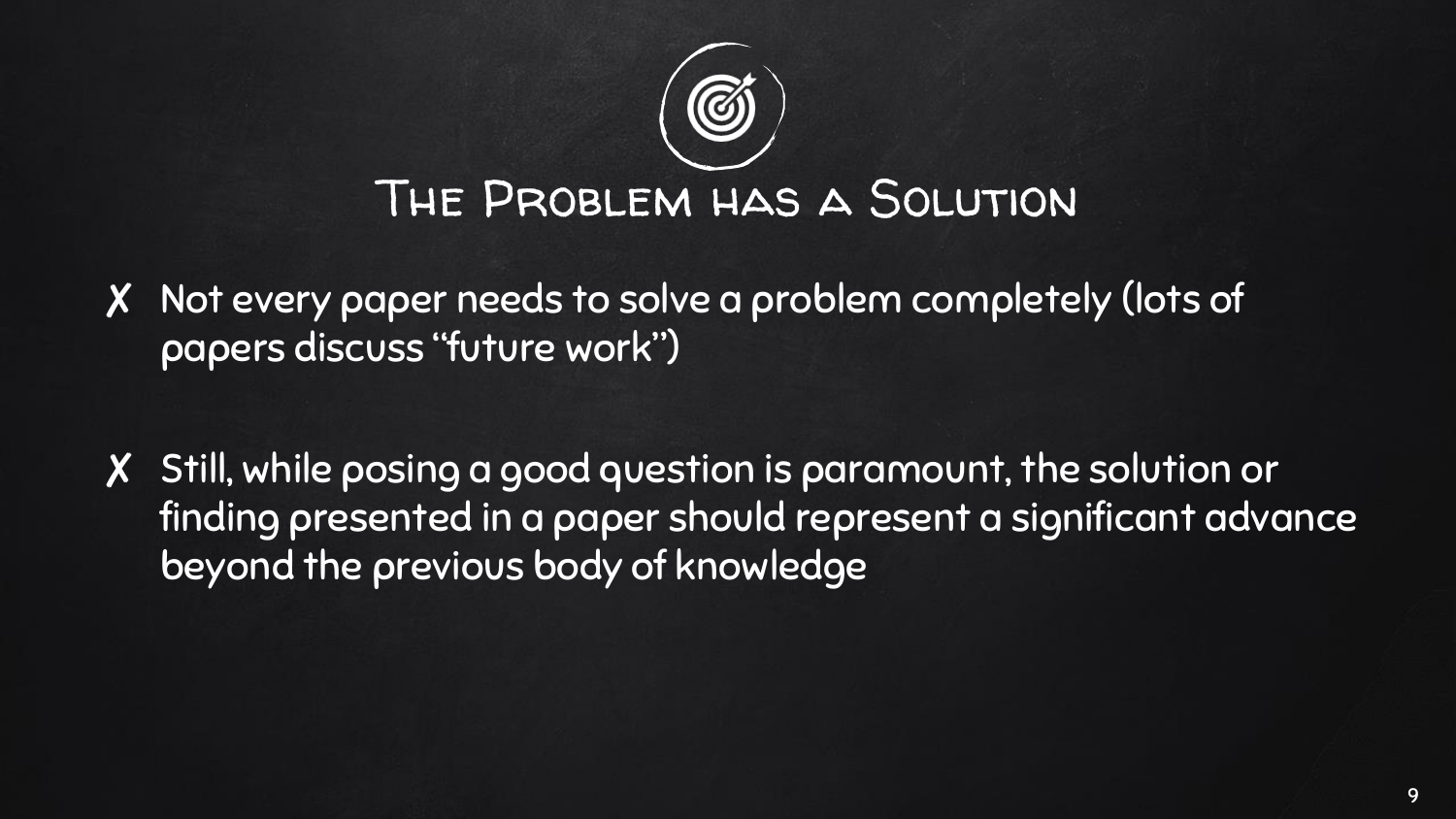

✘ Publication, citation count, etc.

✘ Best paper award vs test-of-time award

✘ Technical transfer

✘ Open-sourcing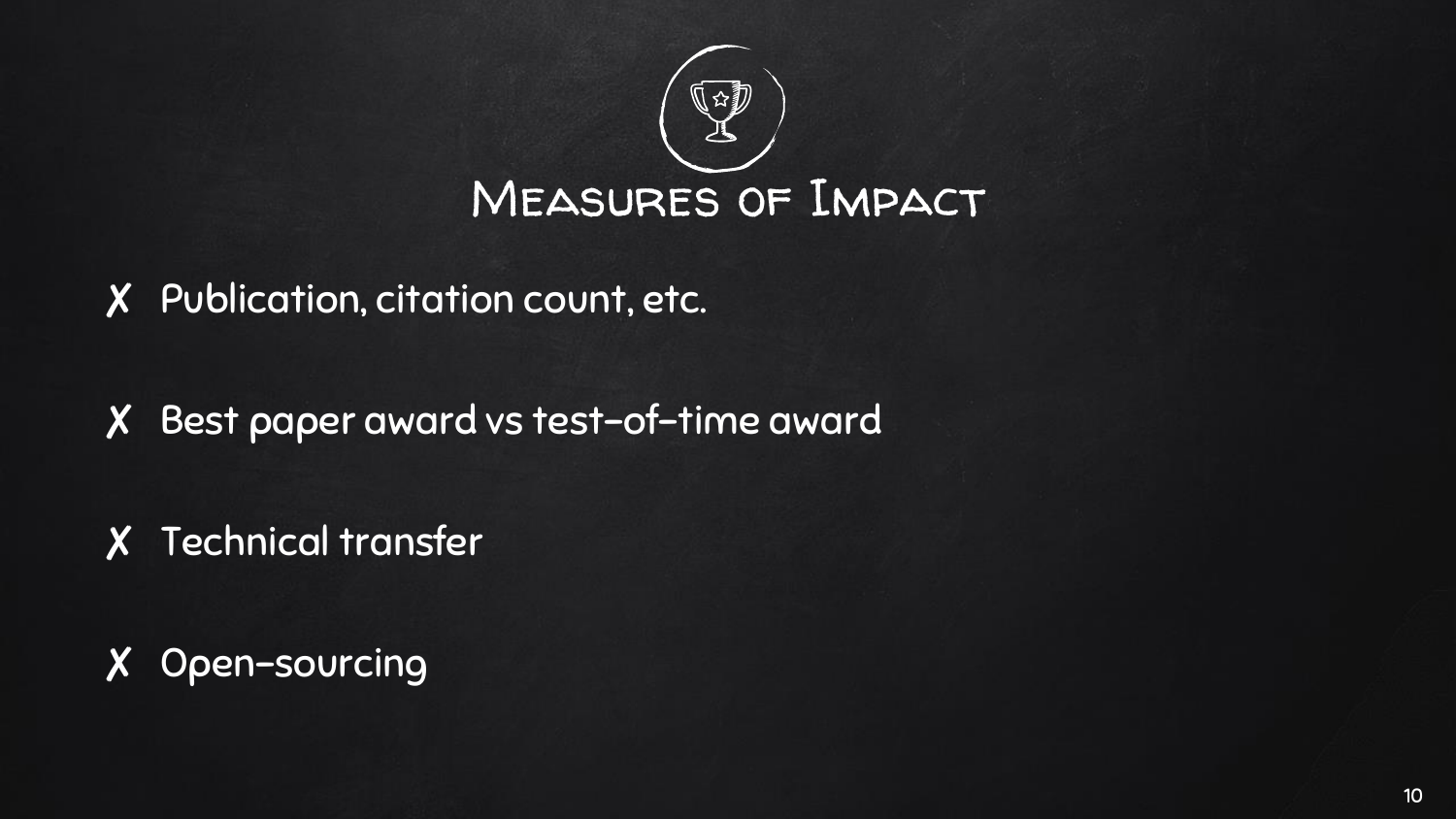

# Doing Good Research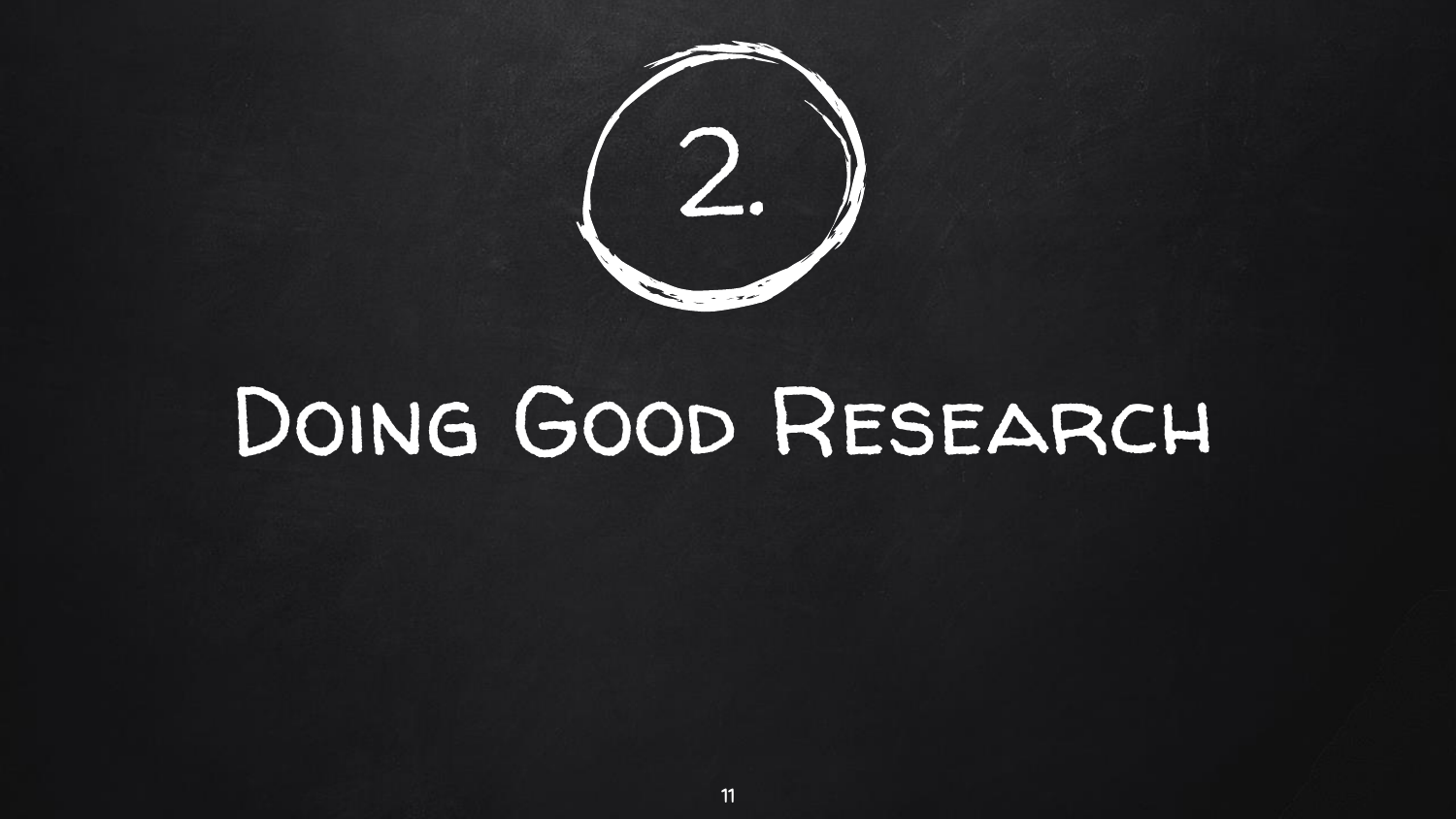

✘ Problem finding

✘ How to be a "great" researcher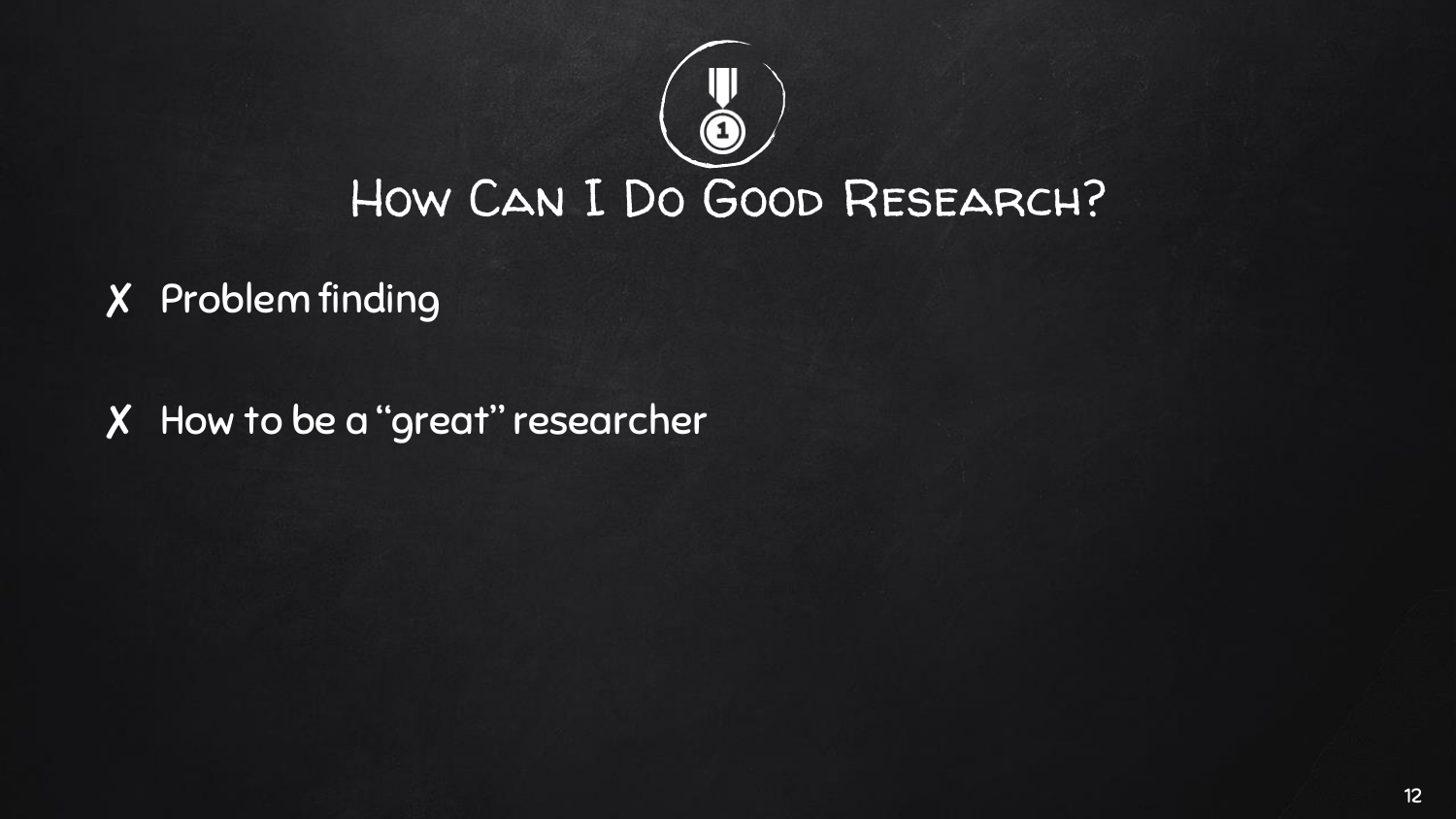

✘ Work in areas where industry does not have the resources to devote

- Industry is driven by bottom lines (\$)
- New, out-of-the-box thinking may take away from exactly what the customer is asking for

✘ Our advantage: we can propose innovative ideas that are unencumbered by current constraints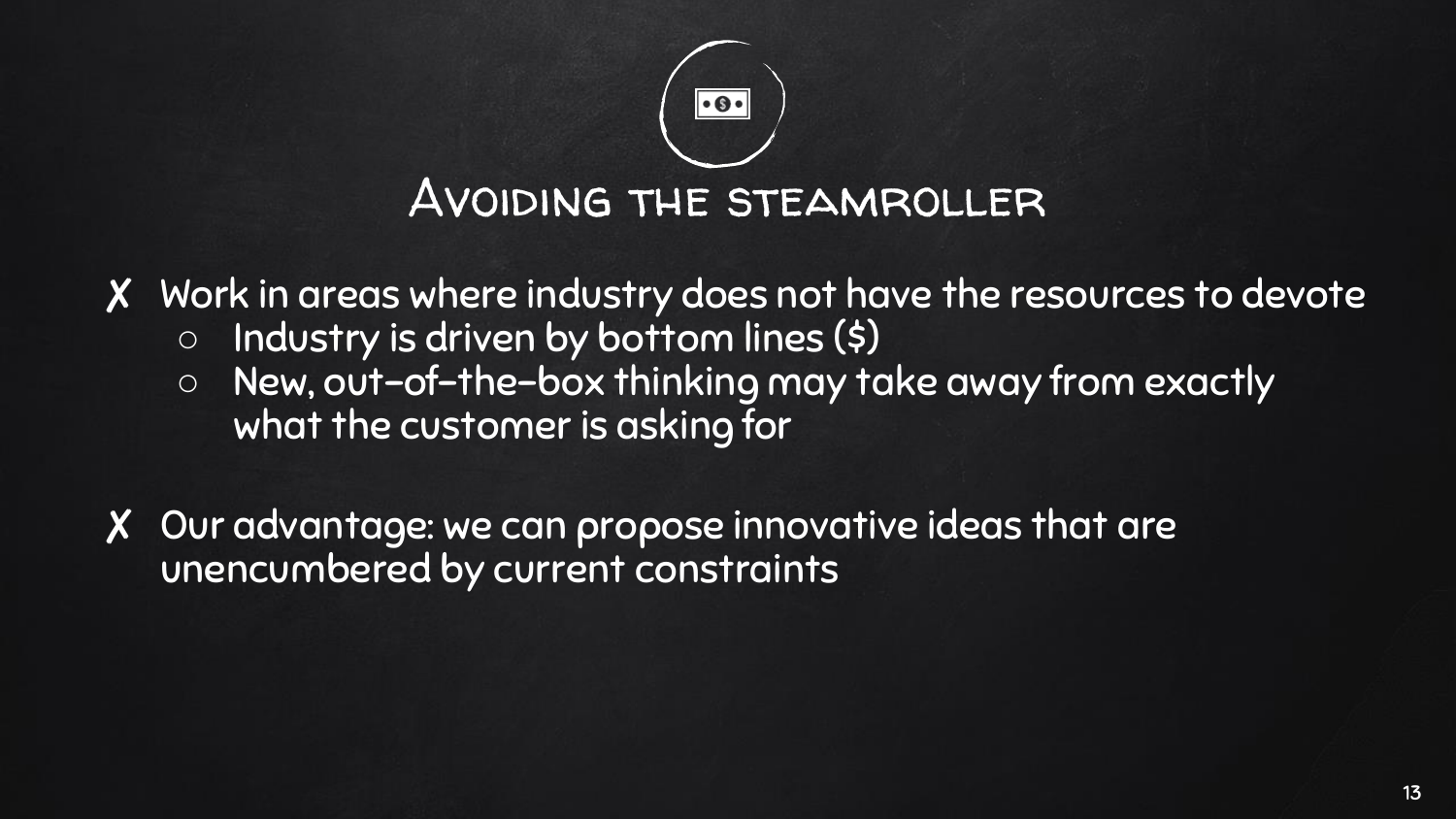#### FINDING THE RIGHT RESEARCH PROBLEM

One of the most important and challenging things a researcher must do

Again, there is no "right" answer to this; depends on your taste

Sometimes a good research problem needs time for others to recognize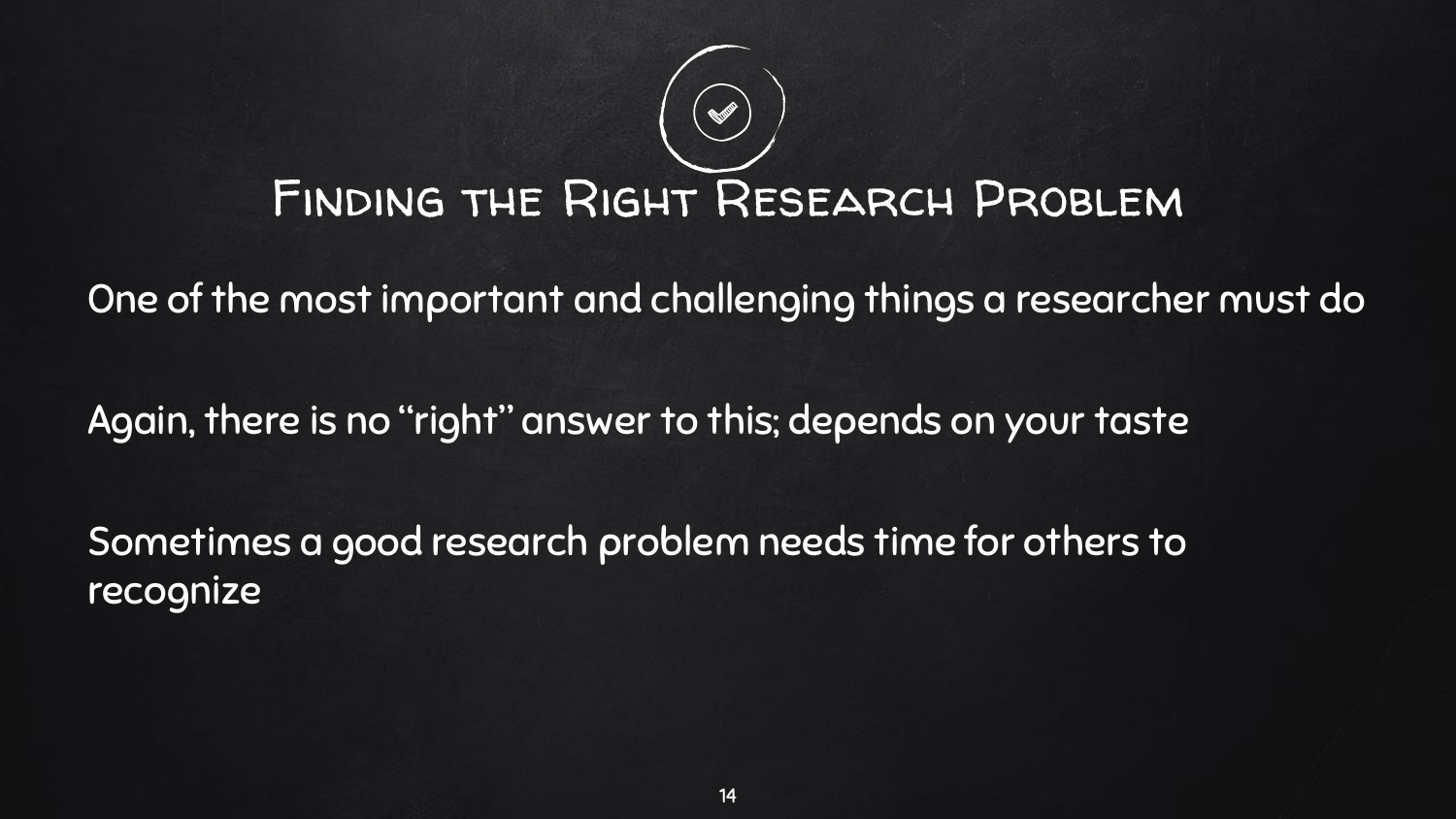#### Finding the Right Problems

**Identifying the right problems to address is usually the hardest part of research. What do you recommend to young researchers?**

"My main advice is to *avoid incremental work***.** You should be aware of what others have done and take advantage of it. But rather than thinking of small ways to improve it, try to think of how to solve the problem differently, or how to apply the technique to a different area, or how to abstract from what has been done to come up with something that's broadly applicable."



-- Barbara Liskov on Programming, Career, and the Future, *IEEE DS Online*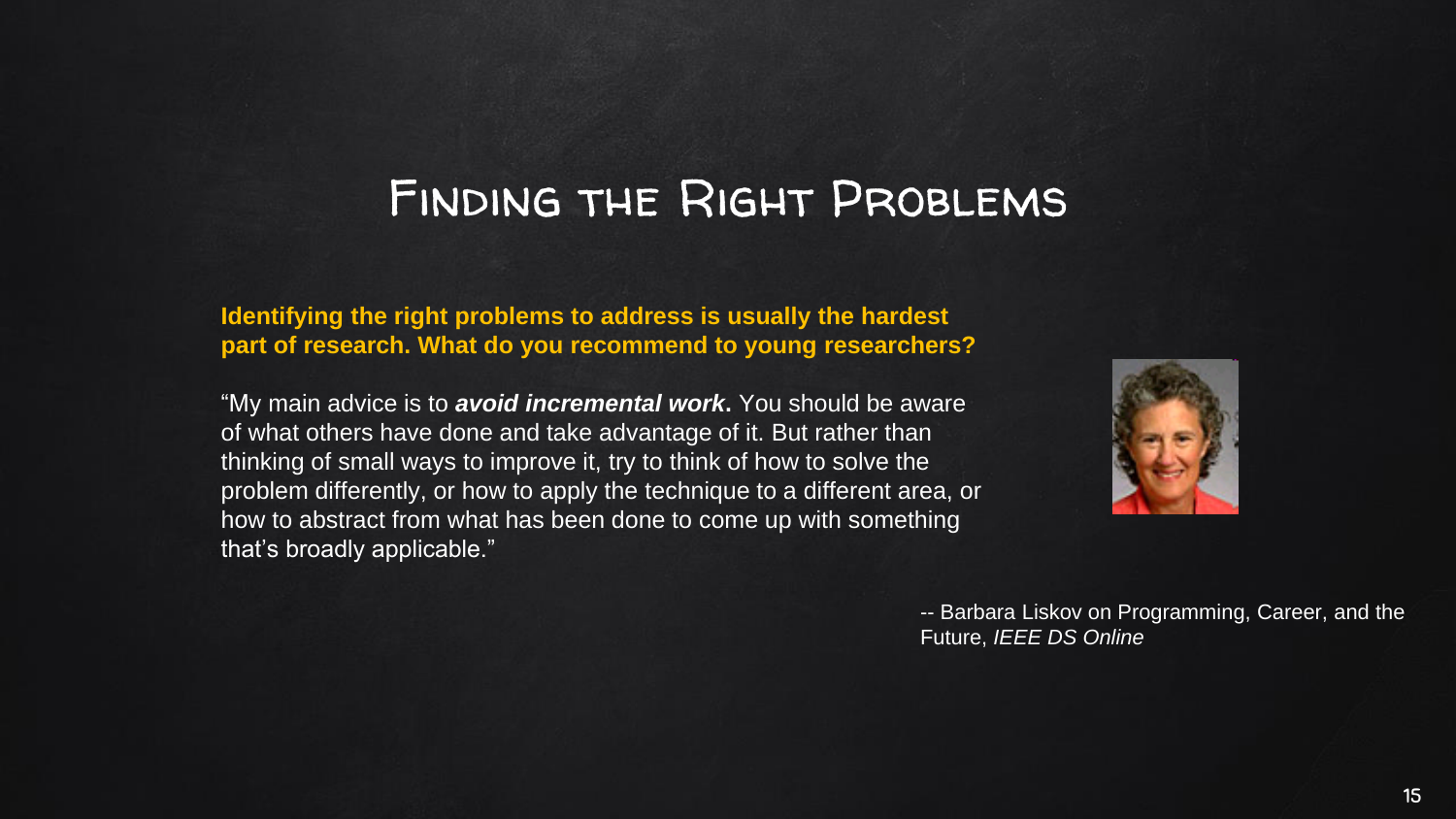

- ✘ Hop on a trend
- ✘ Find a nail that fits your hammer
- ✘ Revisit old problems (with new perspective)
- ✘ Making life easier Pain points Wish lists
	-
	-
- - ✘ "\*-ations" Generalization Specialization Automation
		-
		-
- ✘ Work on cross-disciplinary research <sup>16</sup>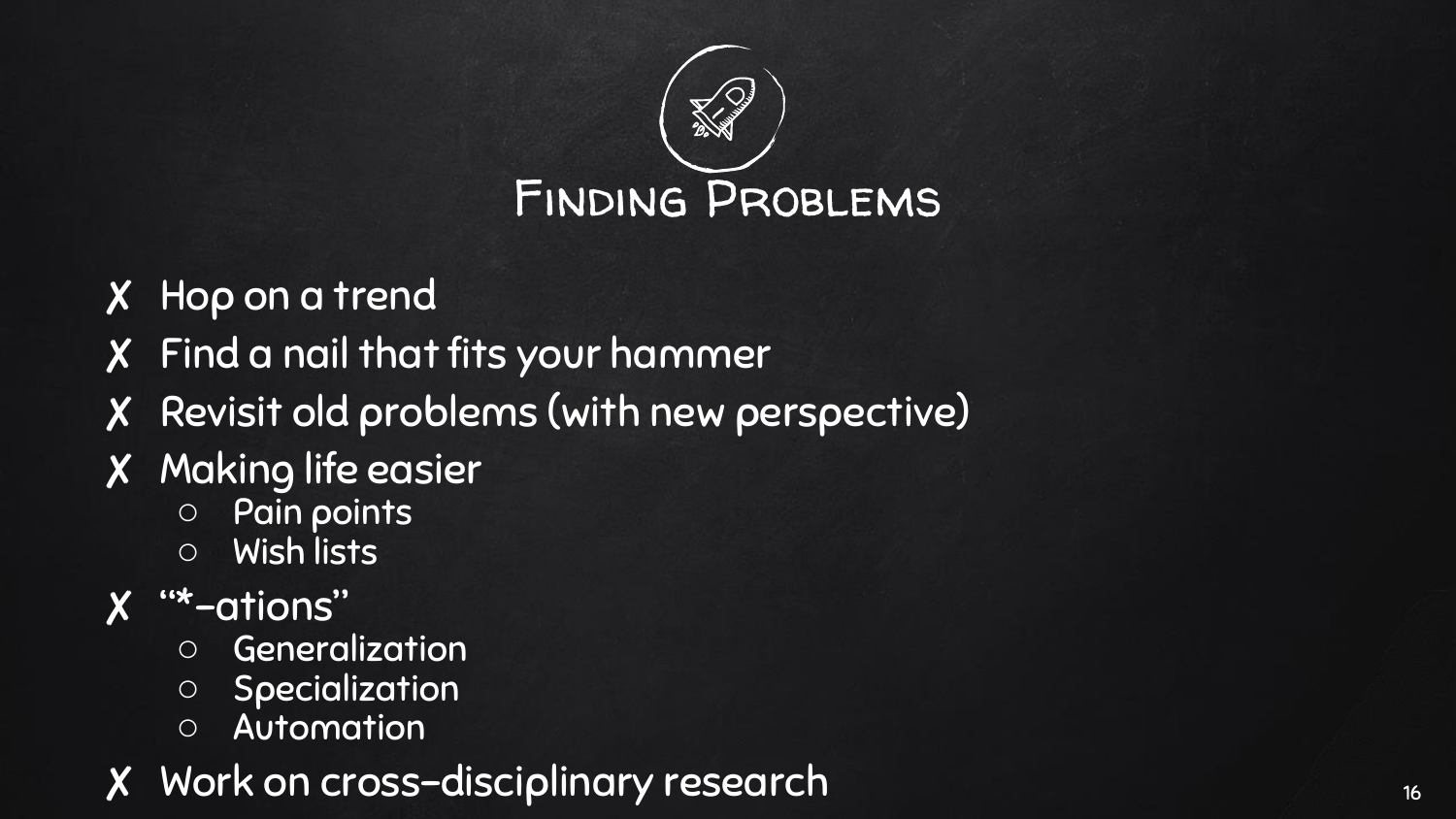#### Hop on a Trend

✘ Need places to discover trends

✘ Funding agencies ○ Funded proposals ○ Calls for proposals

✘ Conference calls for papers

✘ Industry/technology trends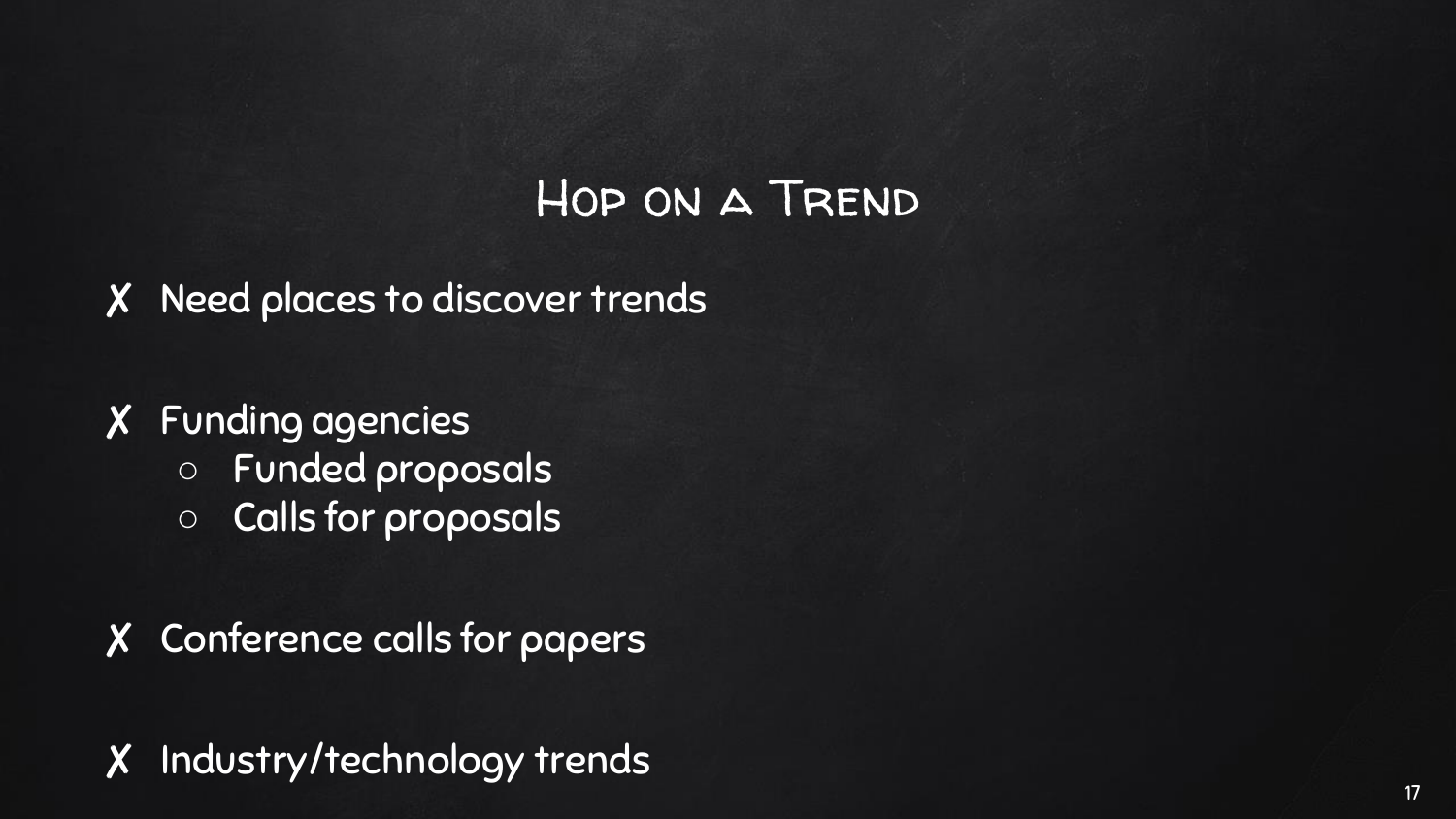#### Finding a Nail for Your Hammer

✘ Become an expert at something ○ You'll become valuable to a lot of people

✘ Develop a system that sets you ahead of the pack

✘ Apply your "secret weapon" to one or more problem areas ○ Algorithm

- System
- Expertise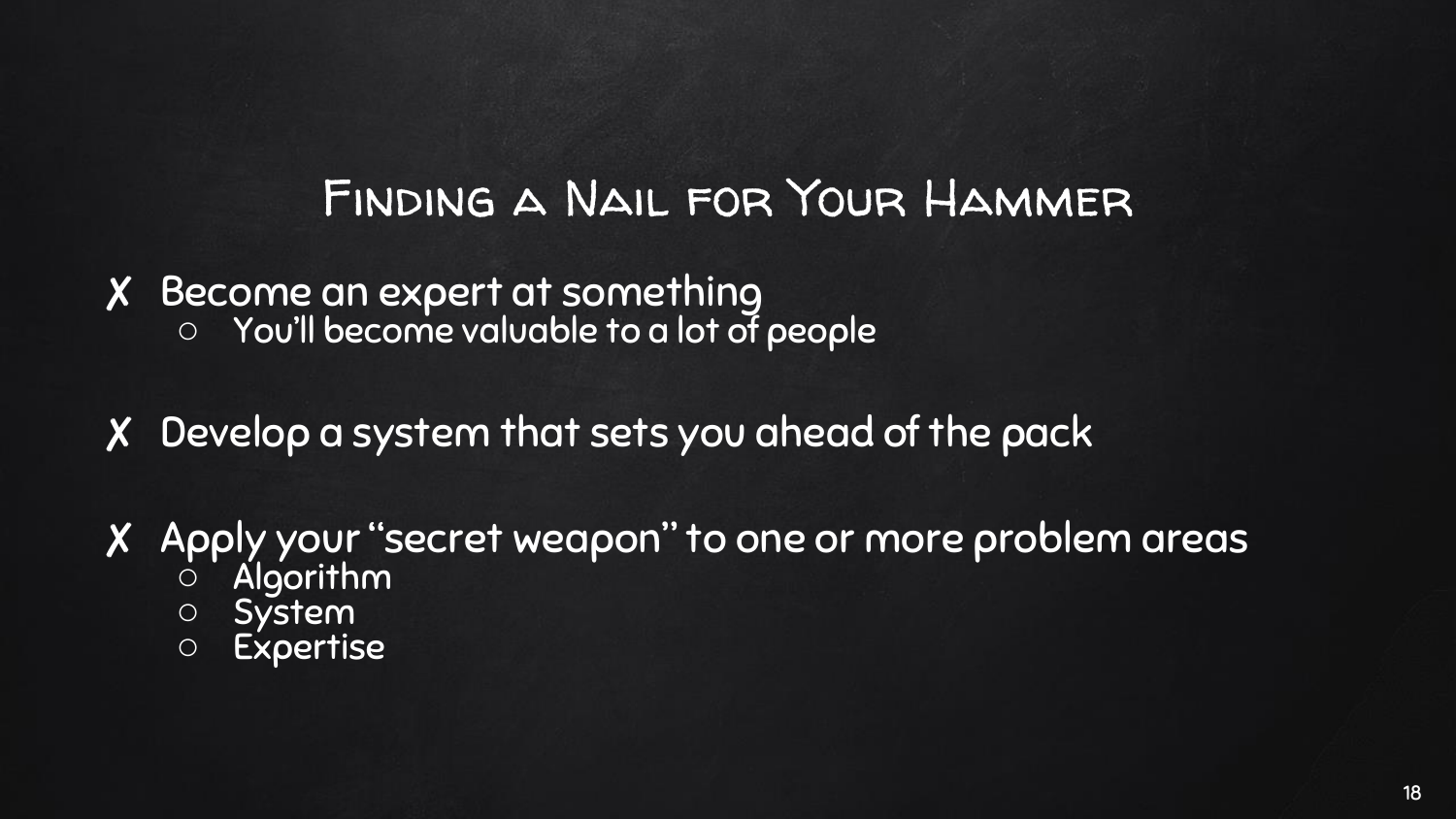#### Revisiting Problems

- ✘ Previous solutions may have assumed certain problem constraints
- ✘ What has changed since the problem was "solved"?
	- Processing power
	- Cost of memory
	- New protocols
	- New applications
	- …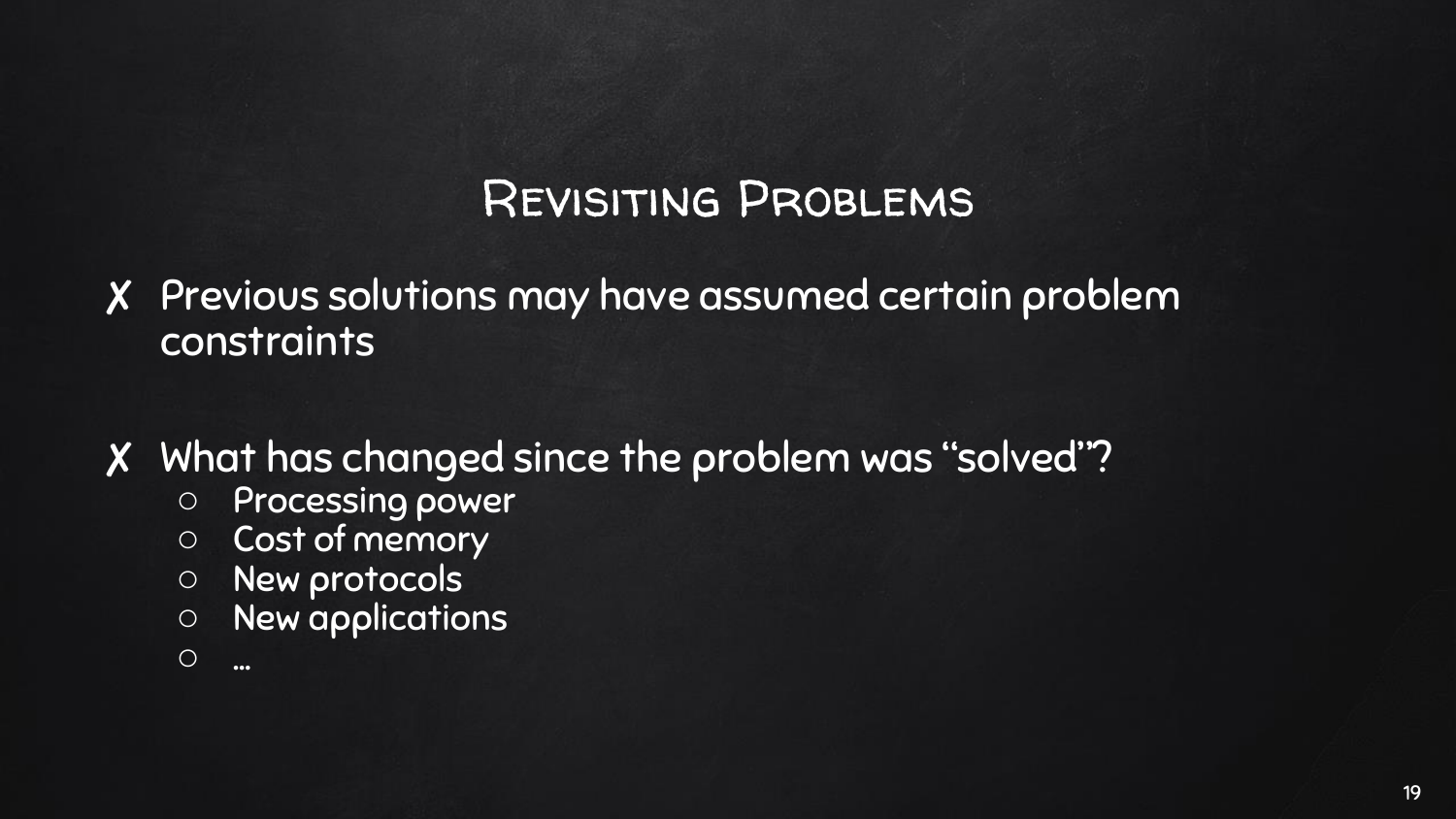#### Pain Points

- ✘ Look to industry, other researchers, etc. for problems that recur
- ✘ In programming, if you have to do something more than a few times, script!

✘ In research, if the same problem is recurring and solved the same silly way, there may be a better way…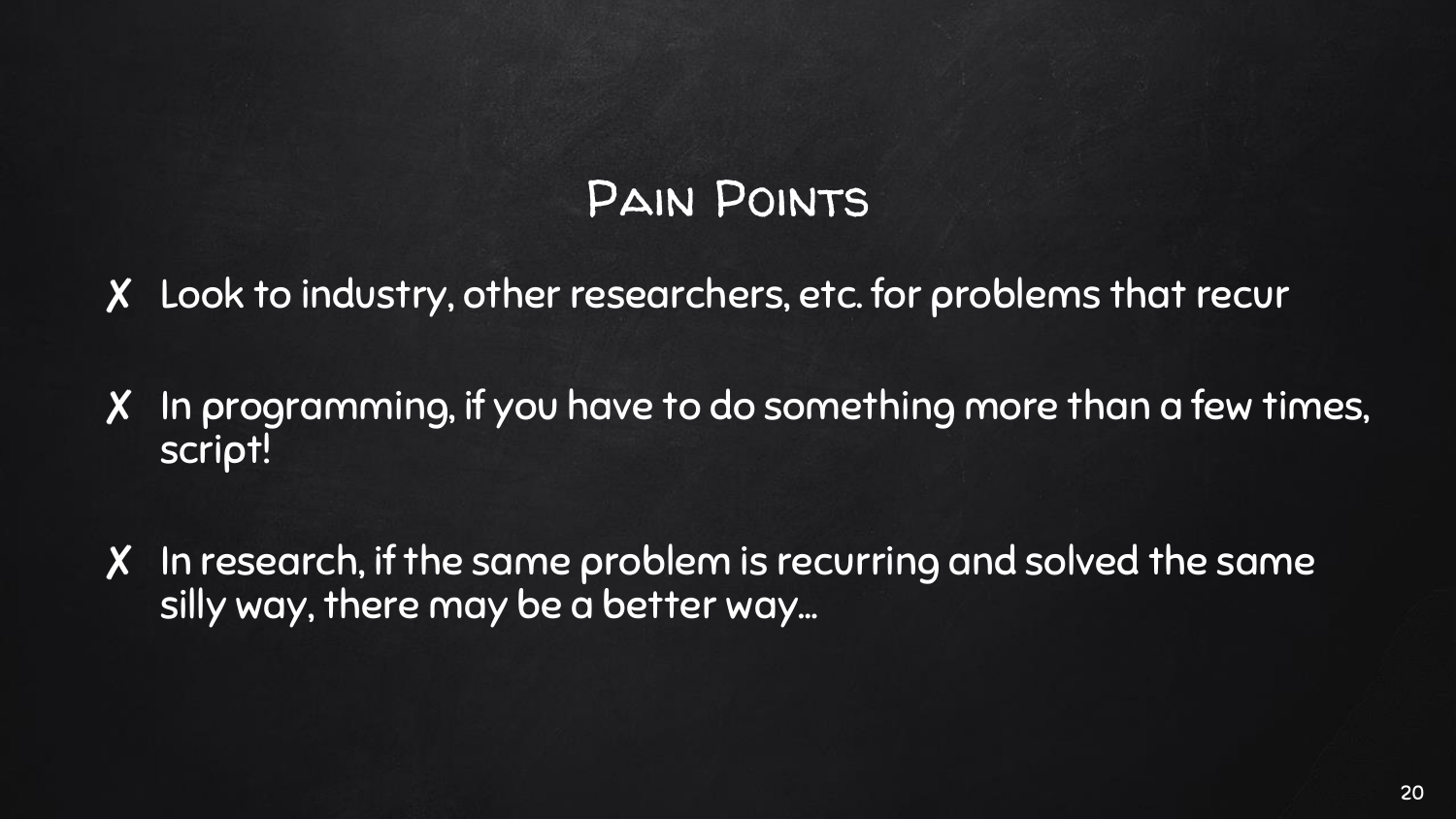#### Wish Lists

- ✘ What systems do you wish you had that would make your life easier?
	- Less spam?
	- Faster file transfer, automatic file sync?
	- $\circ$

✘ What questions would you like to know the answer to?

○ Chances are there is data out there to help you find the answer…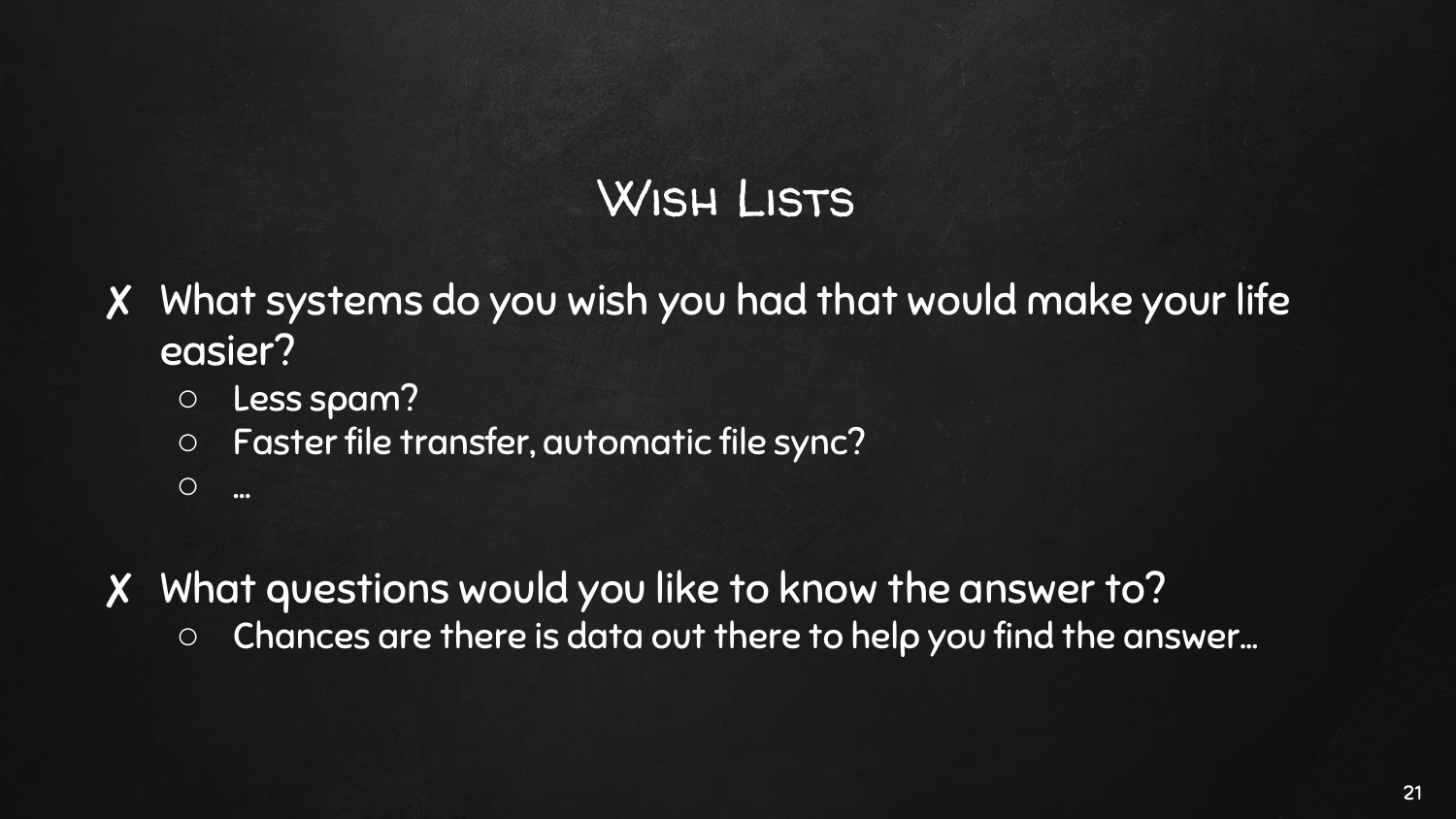#### Generalize From Specific Problems

✘ Previous work may outline many points in the design space

✘ There may be a general algorithm, system, framework, etc., that solves a large class of problems instead of going after "point solutions"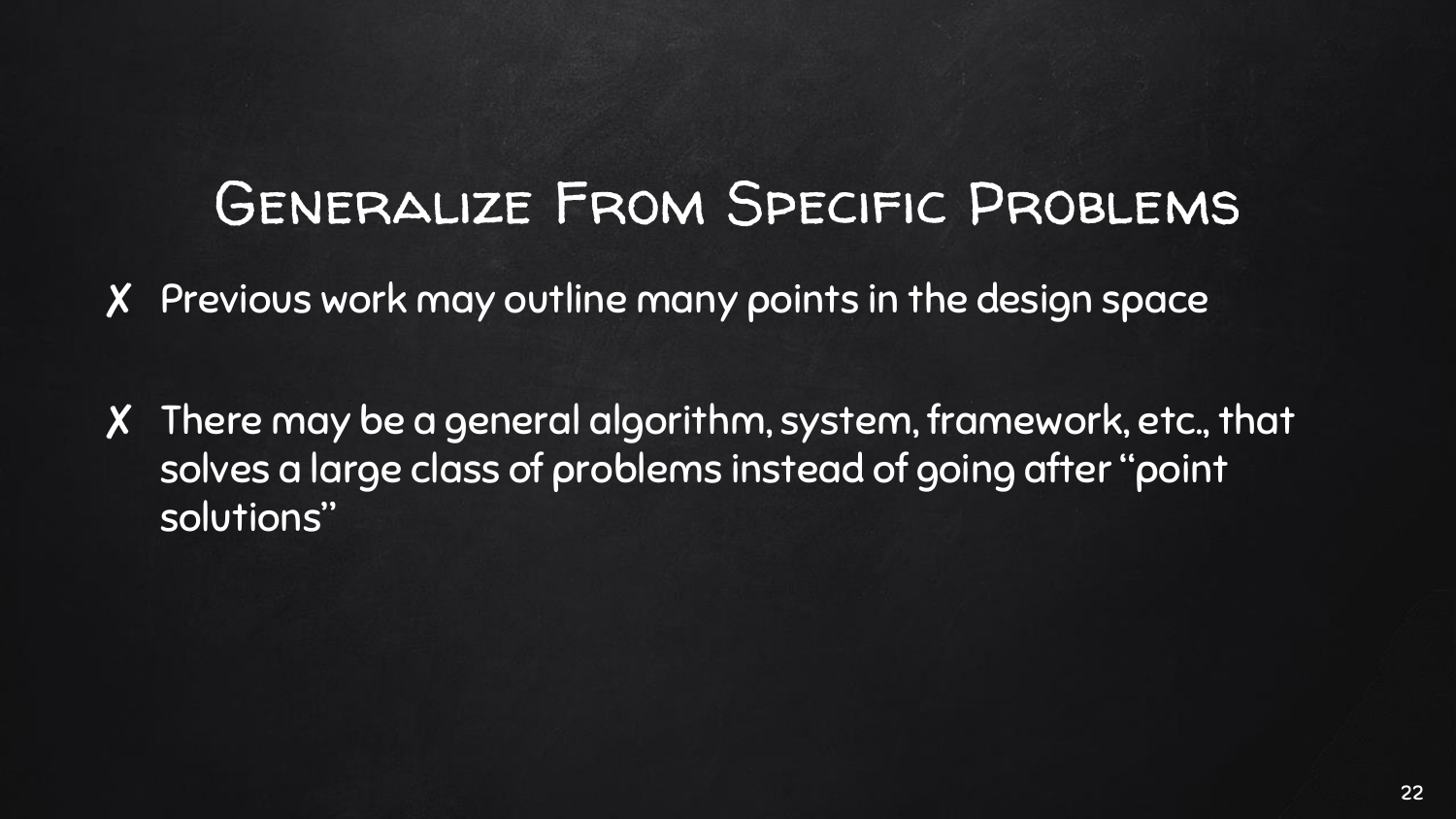#### Specialize a General Problem

✘ Finding general problems

- Look for general "problem areas"
- Look for taxonomies and surveys that lay out a problem space
- ✘ Applying constraints to the problem in different ways may yield a new class of problems
	- Example: Routing (in wireless, sensor networks, wired, delay-tolerant networks, etc.)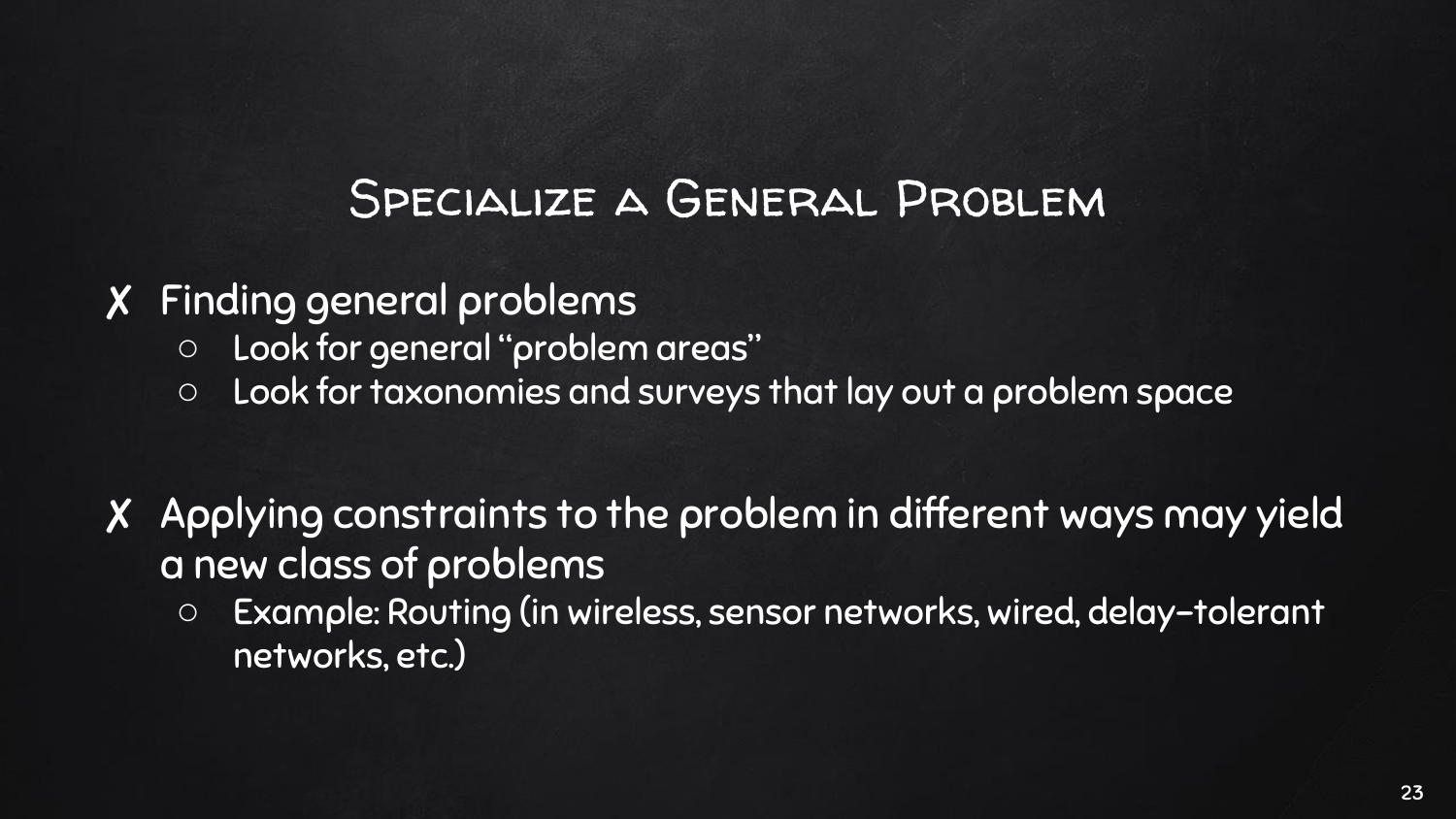#### Automation

✘ Some existing problems, tasks, etc. are manual and painful ○ Automation could make a huge difference ○ It's also often very difficult because it requires complex reasoning

✘ Related to pain points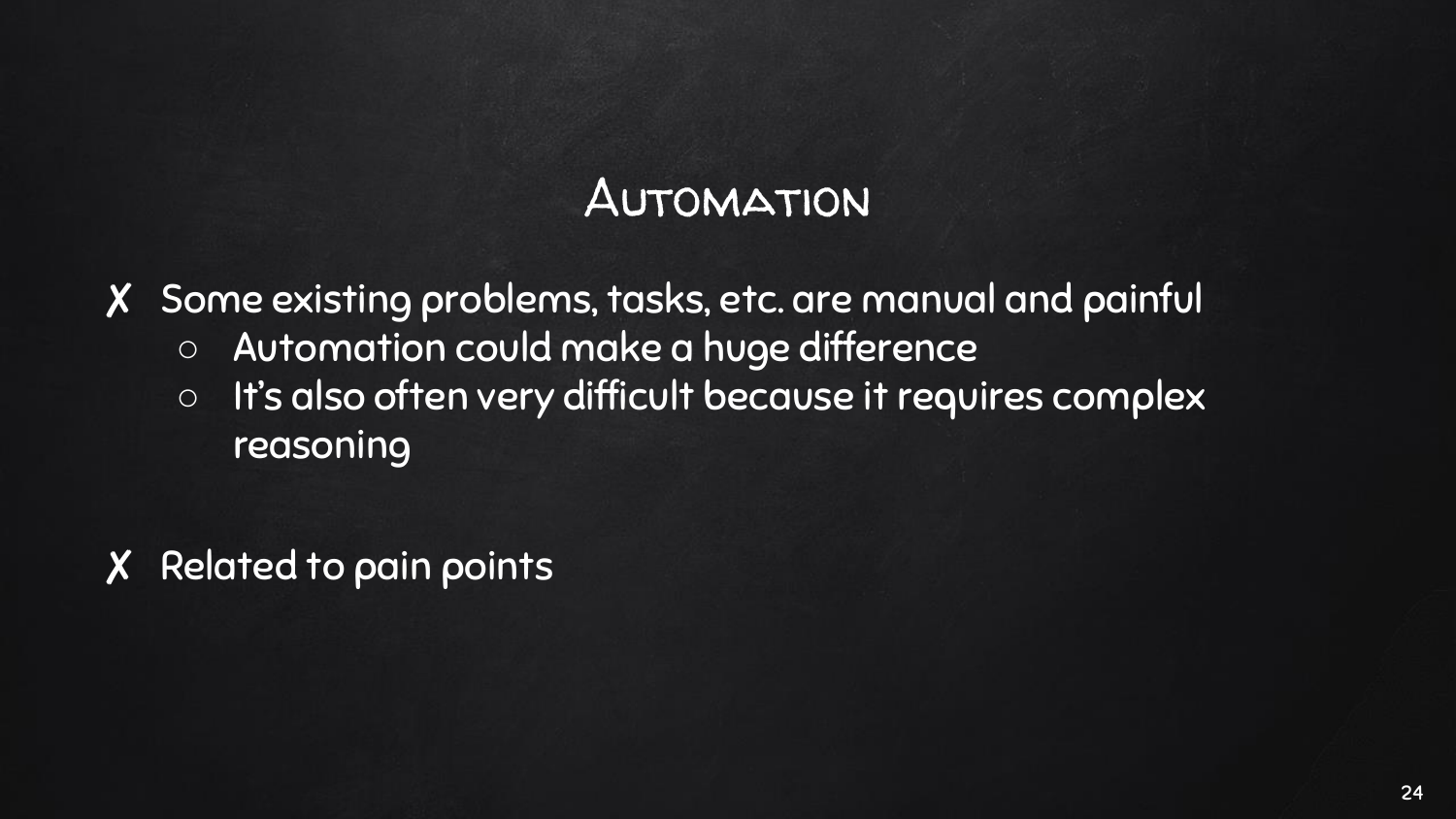### The Intersection: The Best Chance to Innovate

- ✘ Where ideas from one area meet another
- ✘ Research areas can become mired in a set way of thinking
- ✘ Working at intersections permits
	- Leaps in new directions
	- Opening up new fields
	- Creation of niches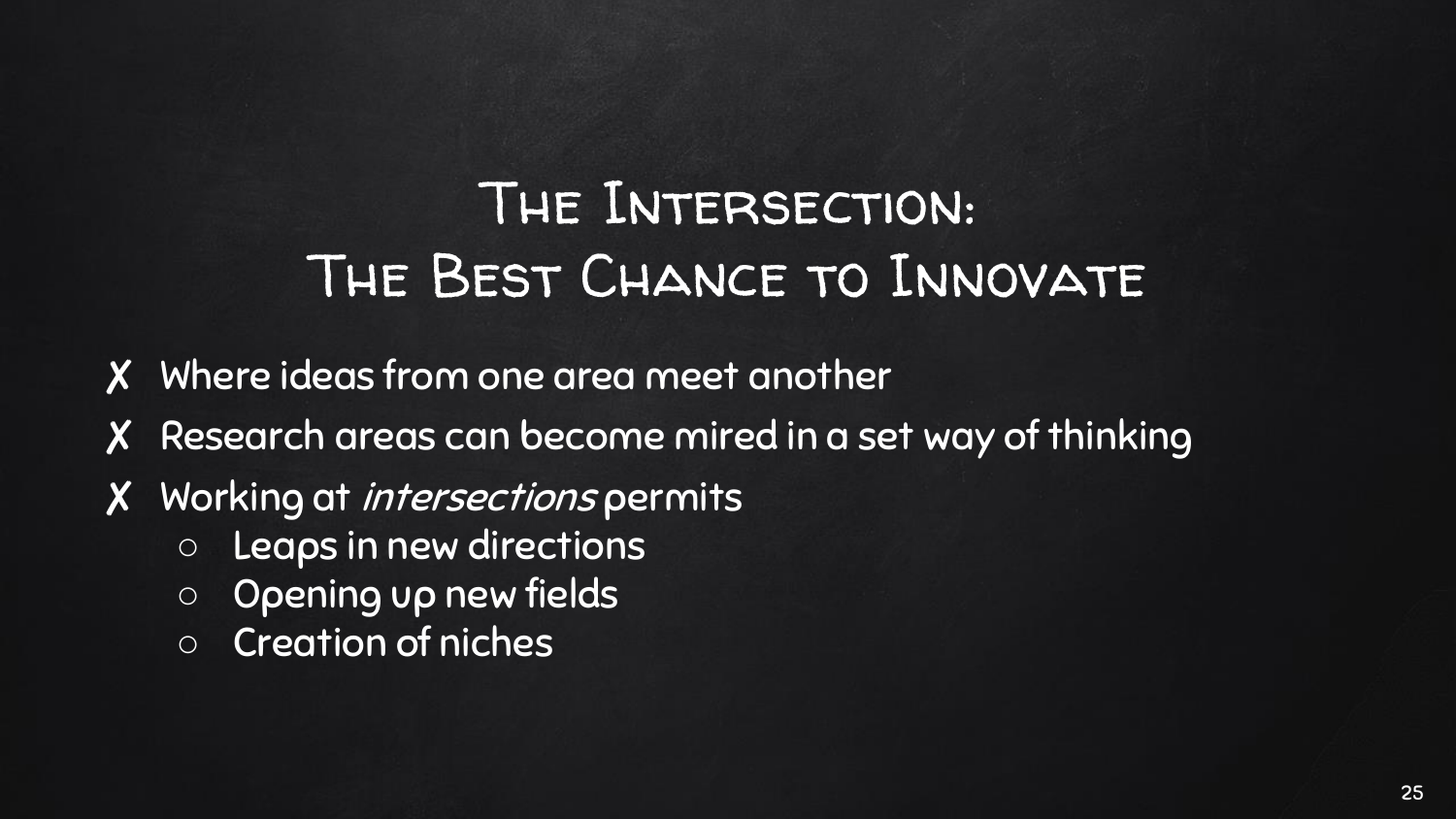#### Methods for Finding Intersections

- ✘ Break down barriers: Reverse/drop assumptions and see if the problem is still solvable
- ✘ Try brainstorming: apply random combination of ideas
- ✘ Interact with diverse groups of people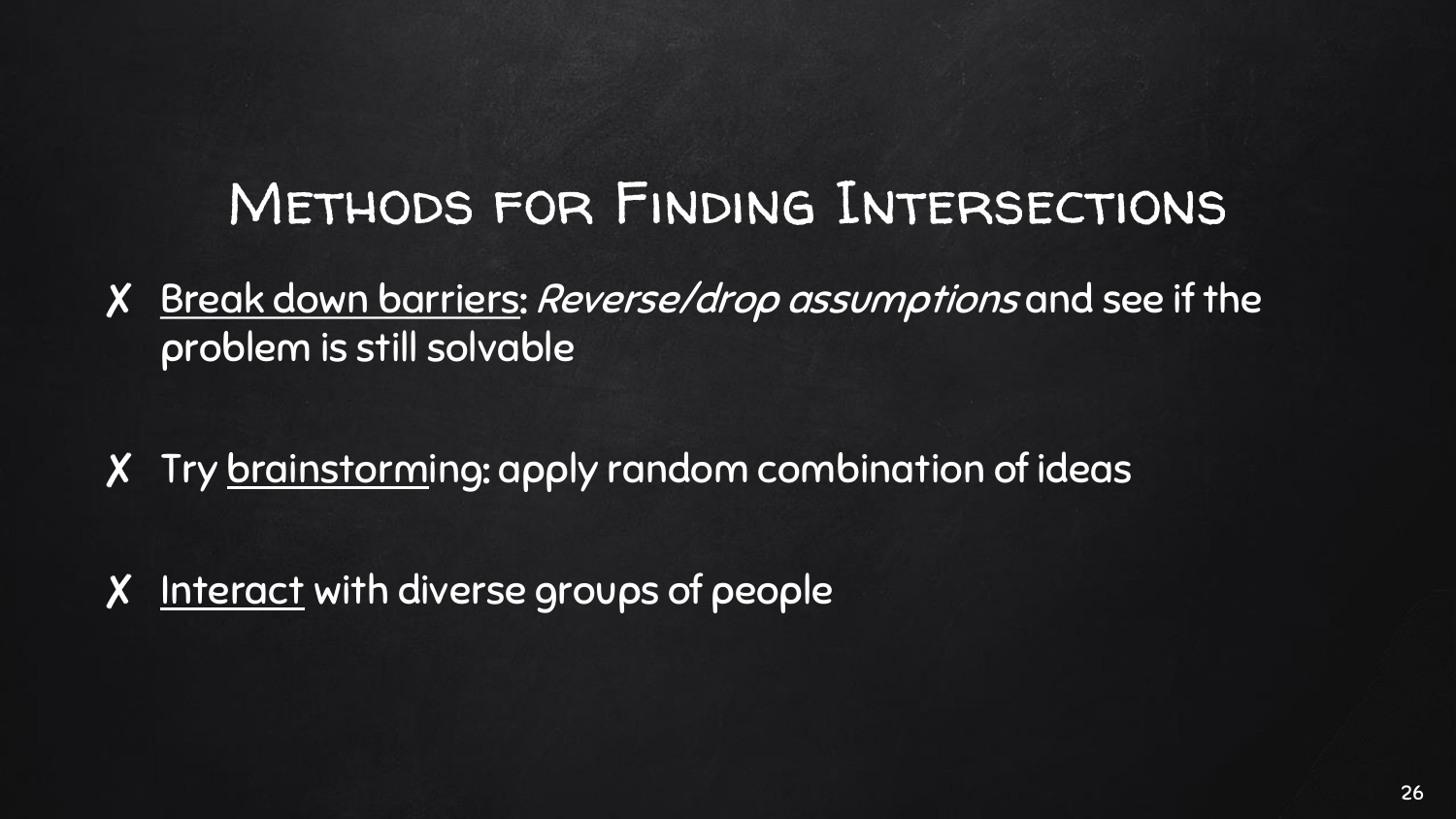

# How to Become a Great Researcher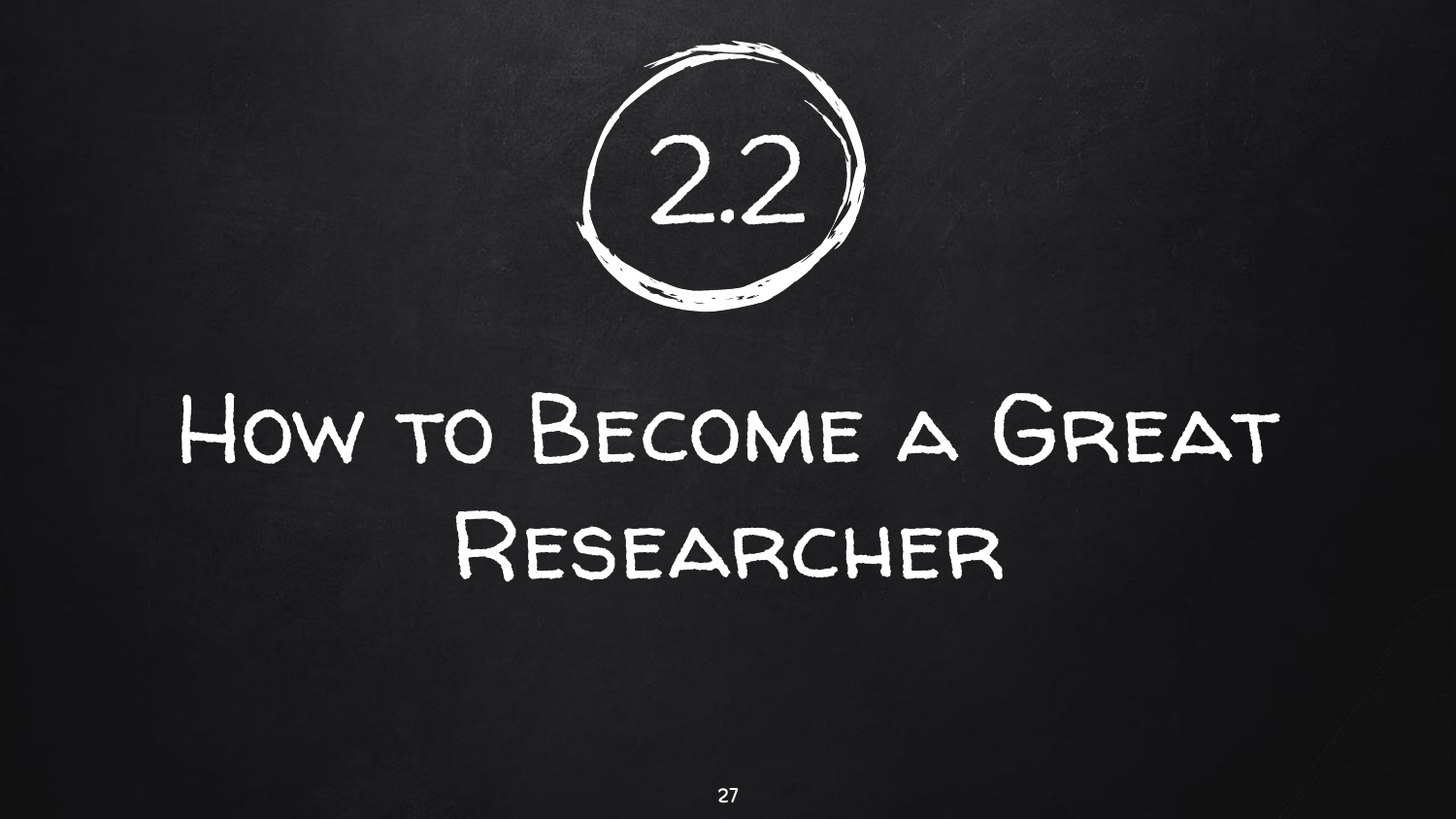

- ✘ We are talking about what's needed to be the equivalent of an Olympic athlete, in research
- ✘ Even if you don't attain a high goal striving for it will take you much farther
- X If you're here to just survive... please leave!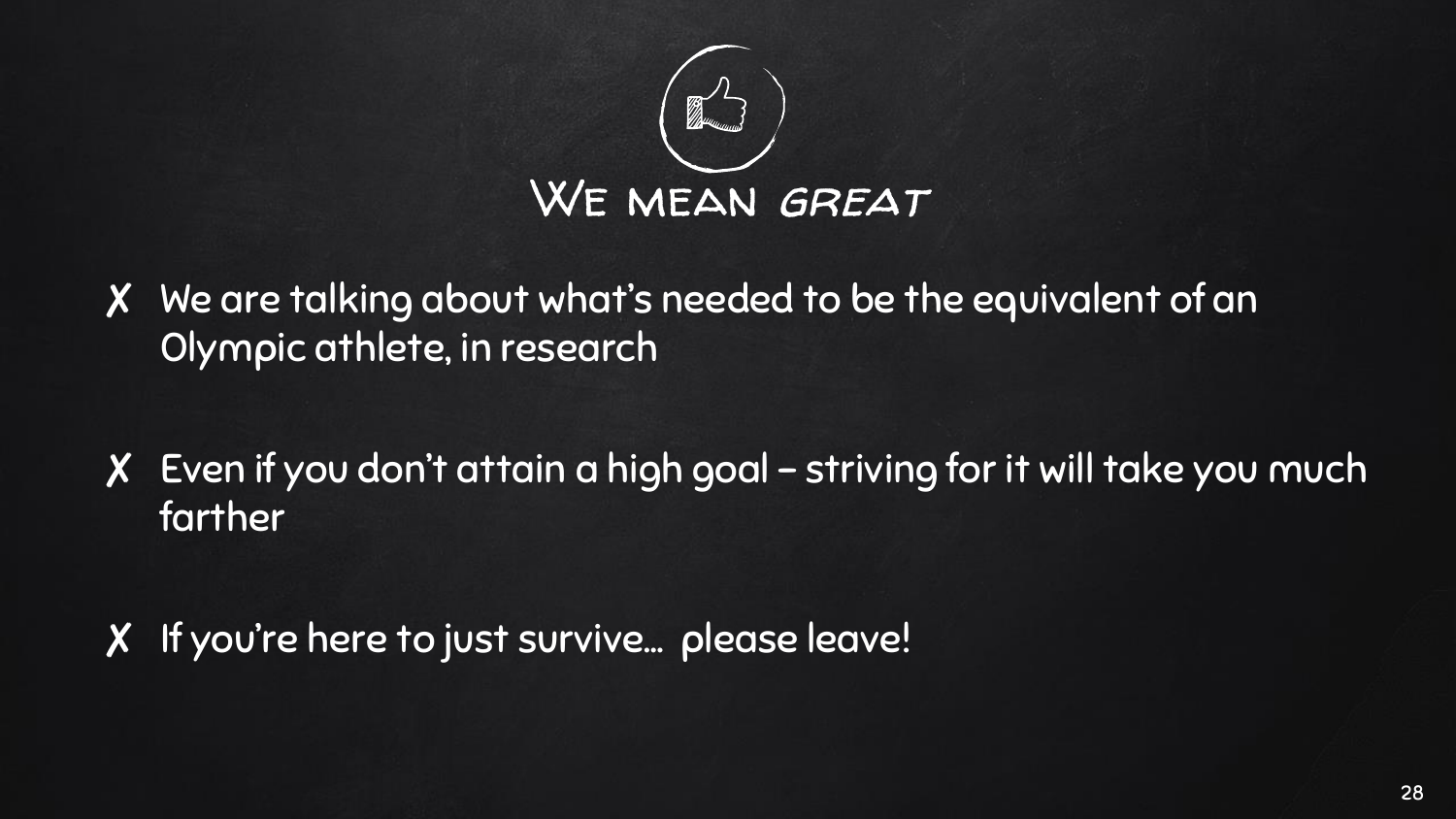### A (cartoon) mathematical theory of **RESEARCH**

Greatness = 1 / Prob(Significance)

✘ The Greatness of a result is inversely proportional to how common results of its Significance are (think: a "one-in-amillion" 100-yard-dash time; Olympic-level times are Great)

✘ Significance is the size of the advance, or deviation from the norm, or the current state of the art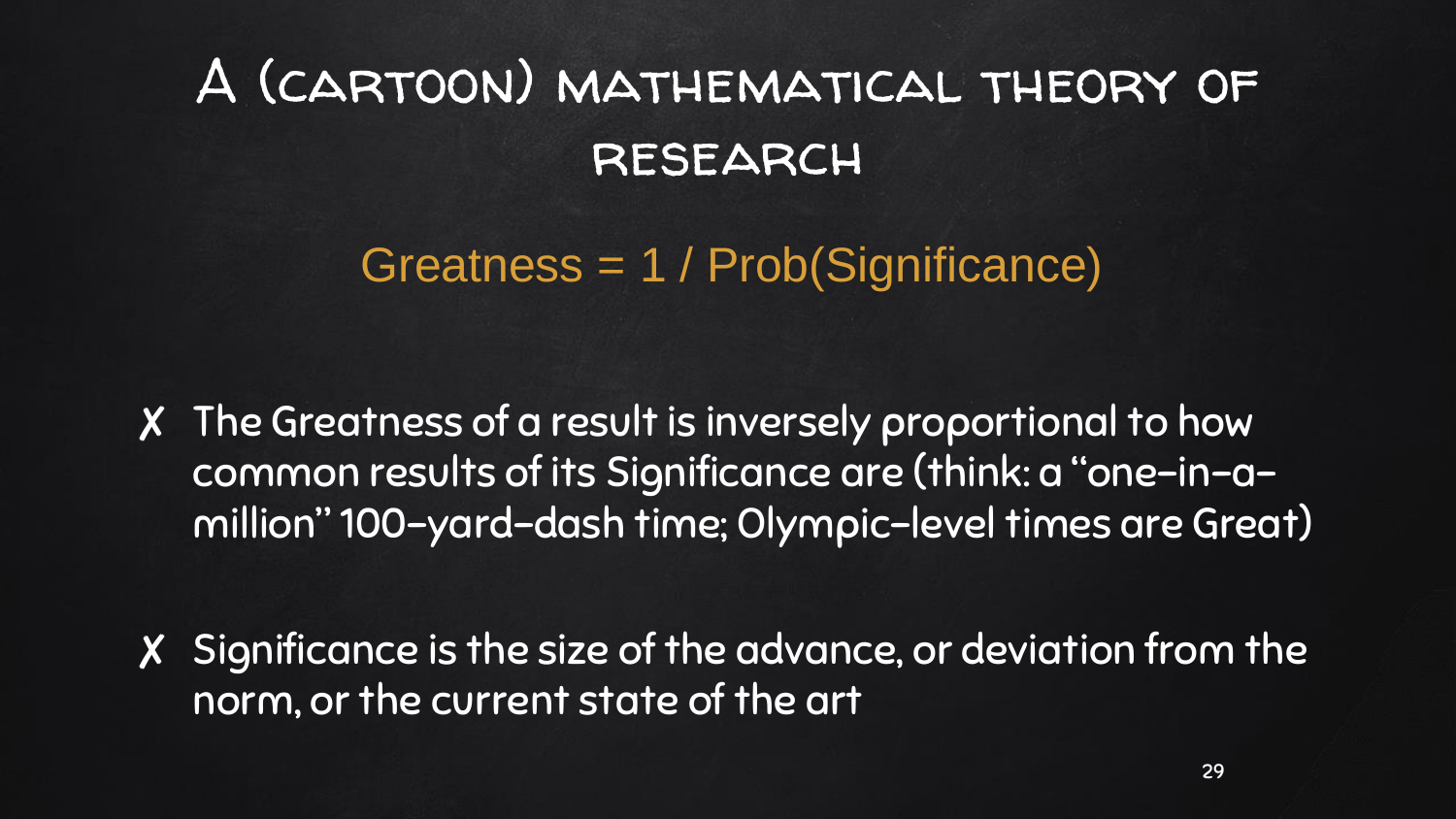#### Gray's First Law of Research

#### Significance = Significance(problem) x Significance(solution)

- ✘ Significance(problem) = importance; Significance(solution) = effectiveness
- ✘ We are all well-trained in solution methods… but not in thinking about what problem to solve
- ✘ Major implication: good problem selection is where you can make the biggest difference 30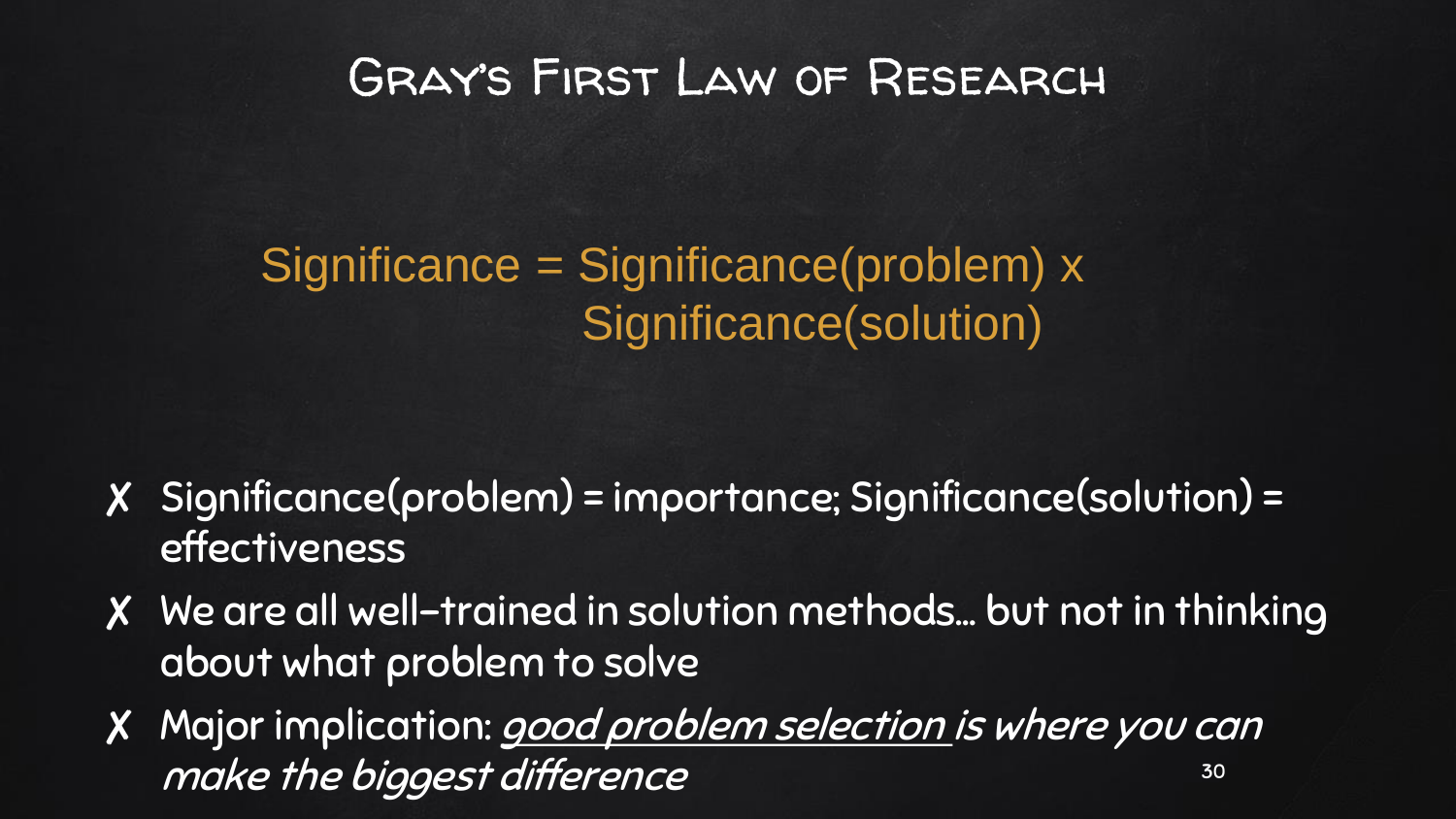What are the elements of SIGNIFICANT RESULTS? (whether in problem space or solution space) Significance α Ability

Ability = Brains

Right?

- **X** Let's think of Einstein he was simply *really* smart, right?
- ✘ Okay, yes, but let's also somehow account for the amount of work he put into the problem 31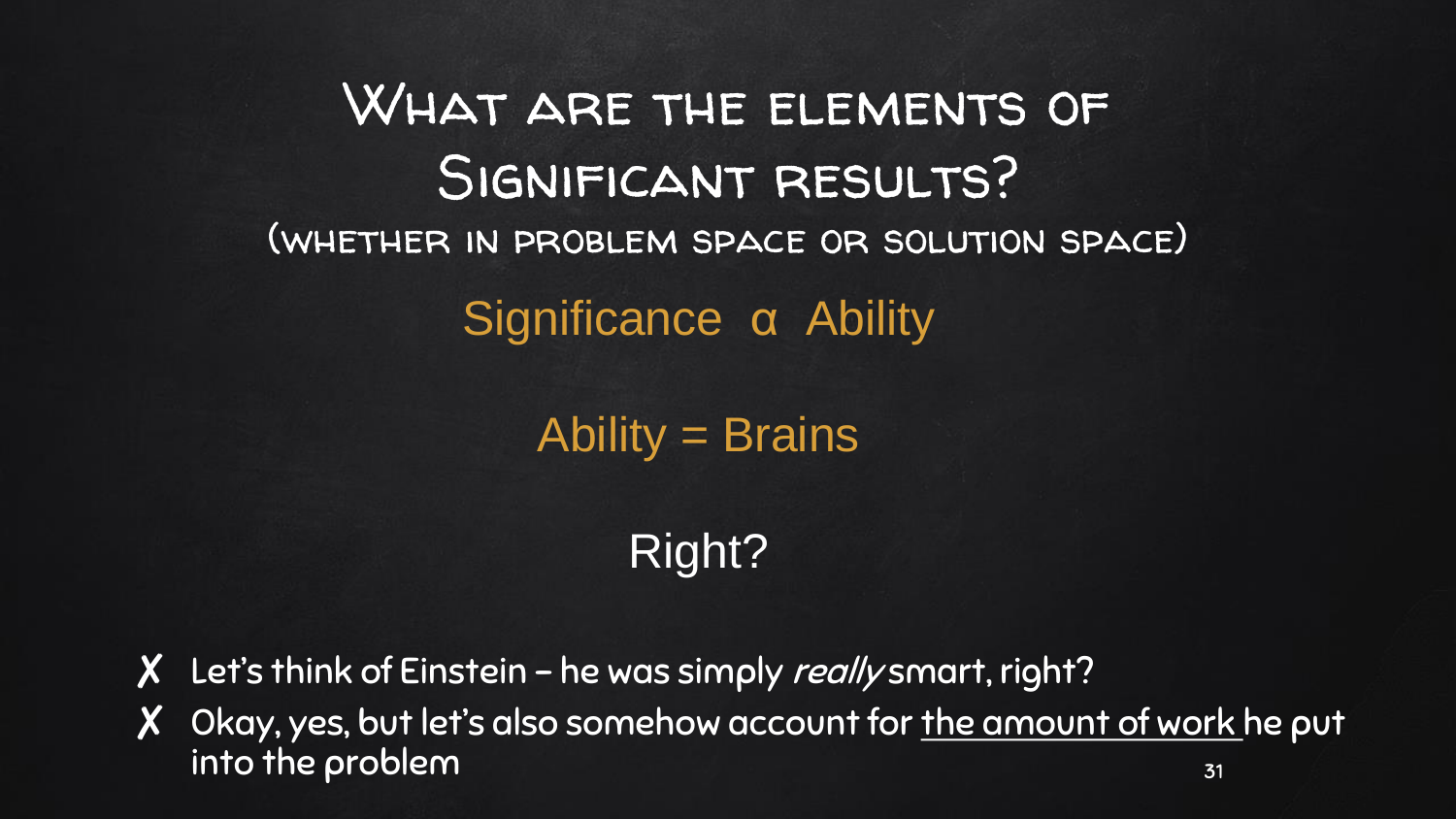

Significance = LeapSizeNumLeaps LeapSize α Ability α Brains NumLeaps α TimePutIntoProblem

So: Significance α Brains<sup>TimePutIntoProblem</sup>

- $\overline{X}$  We assume your Ability > 1  $\odot$
- ✘ Note the exponential importance of time, or work, put into the problem and the set of the set of the set of the set of the set of the set of the set of the set of the set of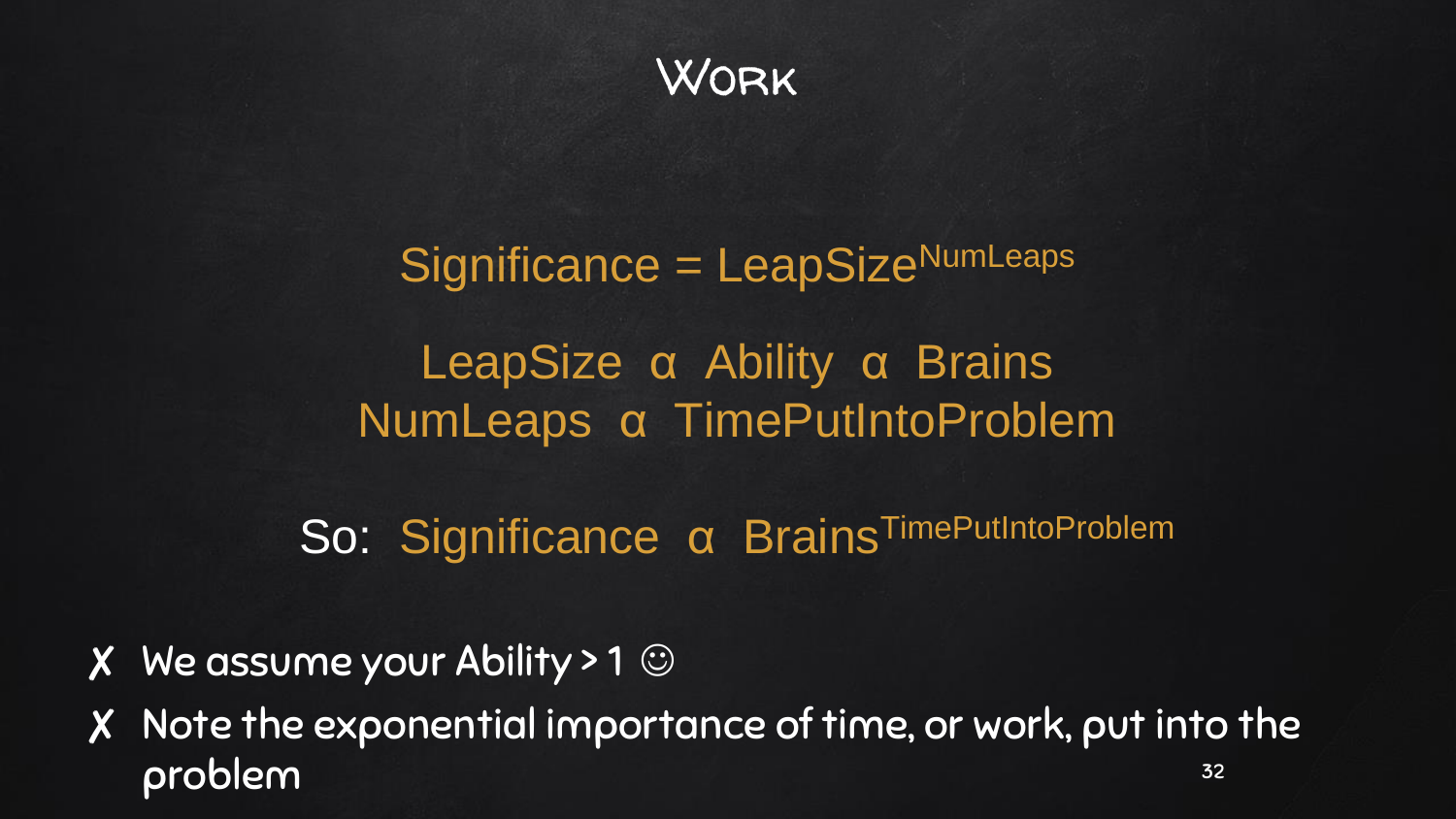#### Knowledge and skill

#### Ability α Brains x Knowledge x **Skill**

- ✘ Brains = raw CPU speed
- ✘ Knowledge = what's in textbooks and papers
- ✘ Skill = techniques, strategies, experience for solving problems of the relevant type
- ✘ Note that it is clearly about more than just Brains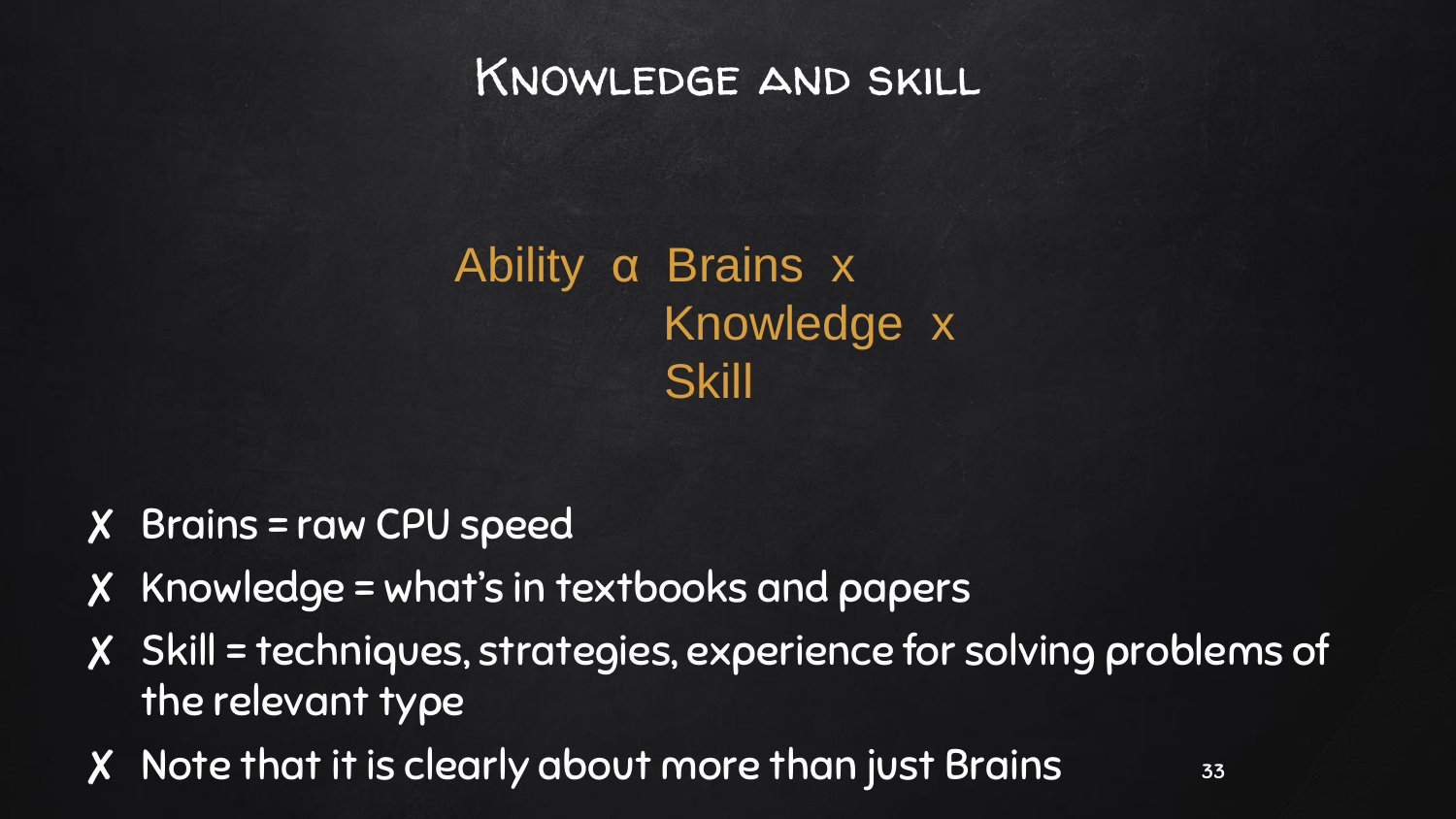#### Knowledge and skill

#### Knowledge α TimeGainingKnowledge Skill α TimeGainingSkill

- $\boldsymbol{X}$  Note that Time enters again
- ✘ TimeGainingKnowledge = classes, independent reading
- ✘ TimeGainingSkills = classes, working on many projects of the relevant type
- $X$  TotalTime = TimeGainingKnowledge + TimeGainingSkill +
	- TimePutIntoProblem
- Hmm, there seems to be a lot of Time needed...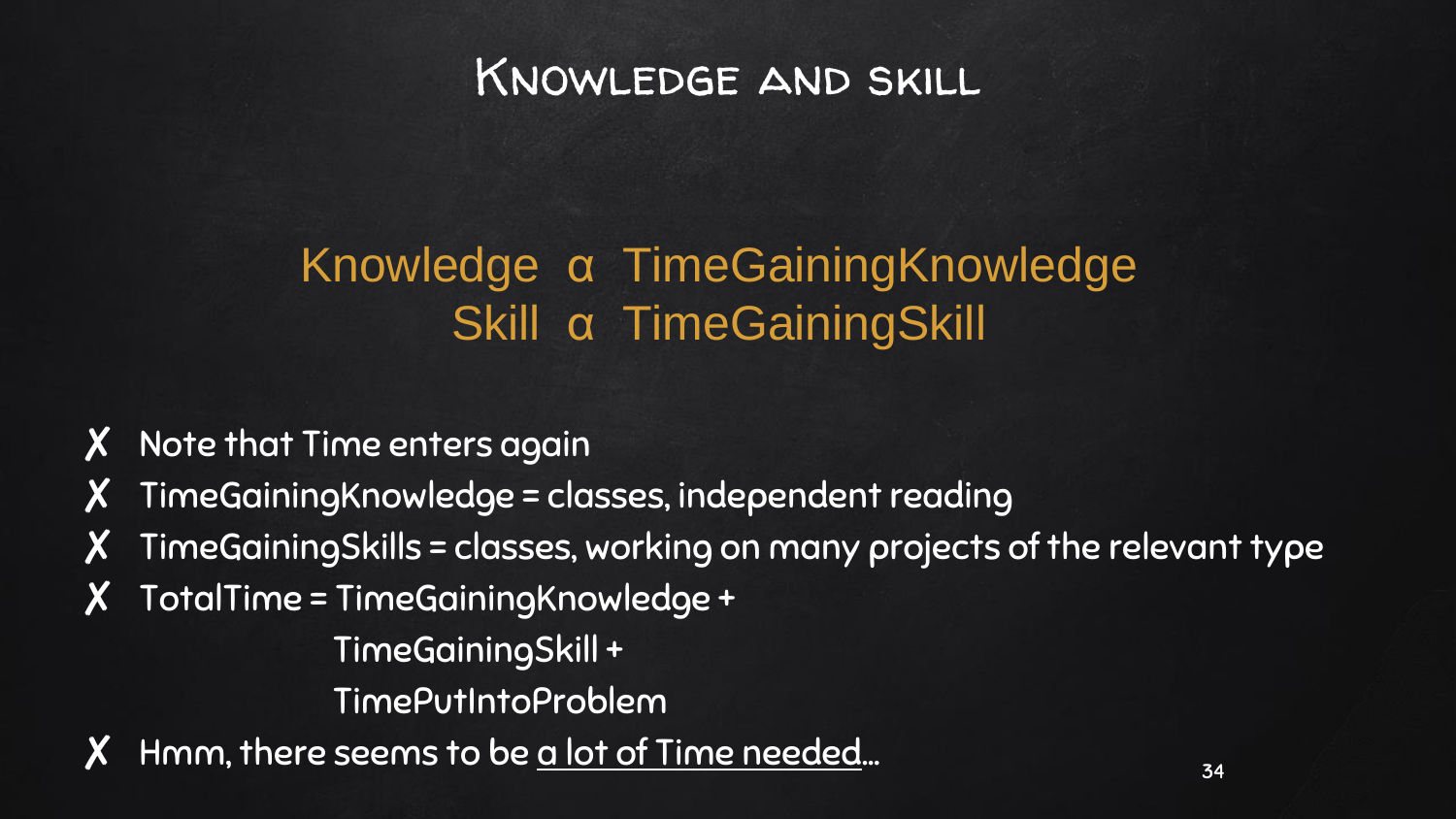### You will need LOTS of knowledge and skill, deep and broad

- ✘ Problems in many areas
- ✘ Subtleties of those problems
- ✘ Solutions (theories and concepts) in many areas
- ✘ Subtleties of those solutions
- ✘ A mental map of what's known/resolved and what's unknown/unresolved
- Experience applying various solutions to various problems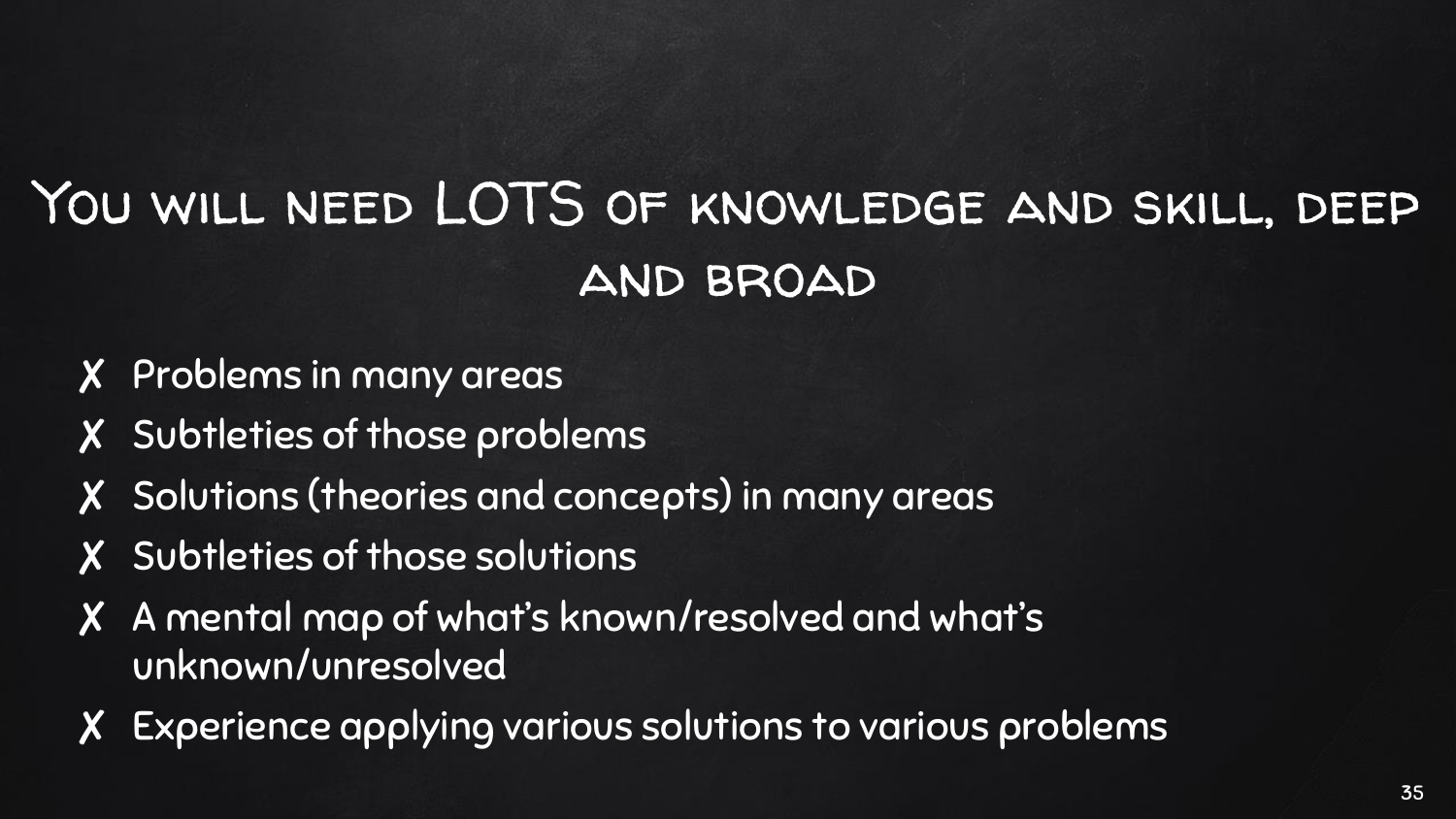

## LeapSize α Ability x Novelty

Novelty α Creativity

✘ Hmm, Creativity is an in-born thing, right? ✘ Not completely: creative thinking is a skill as well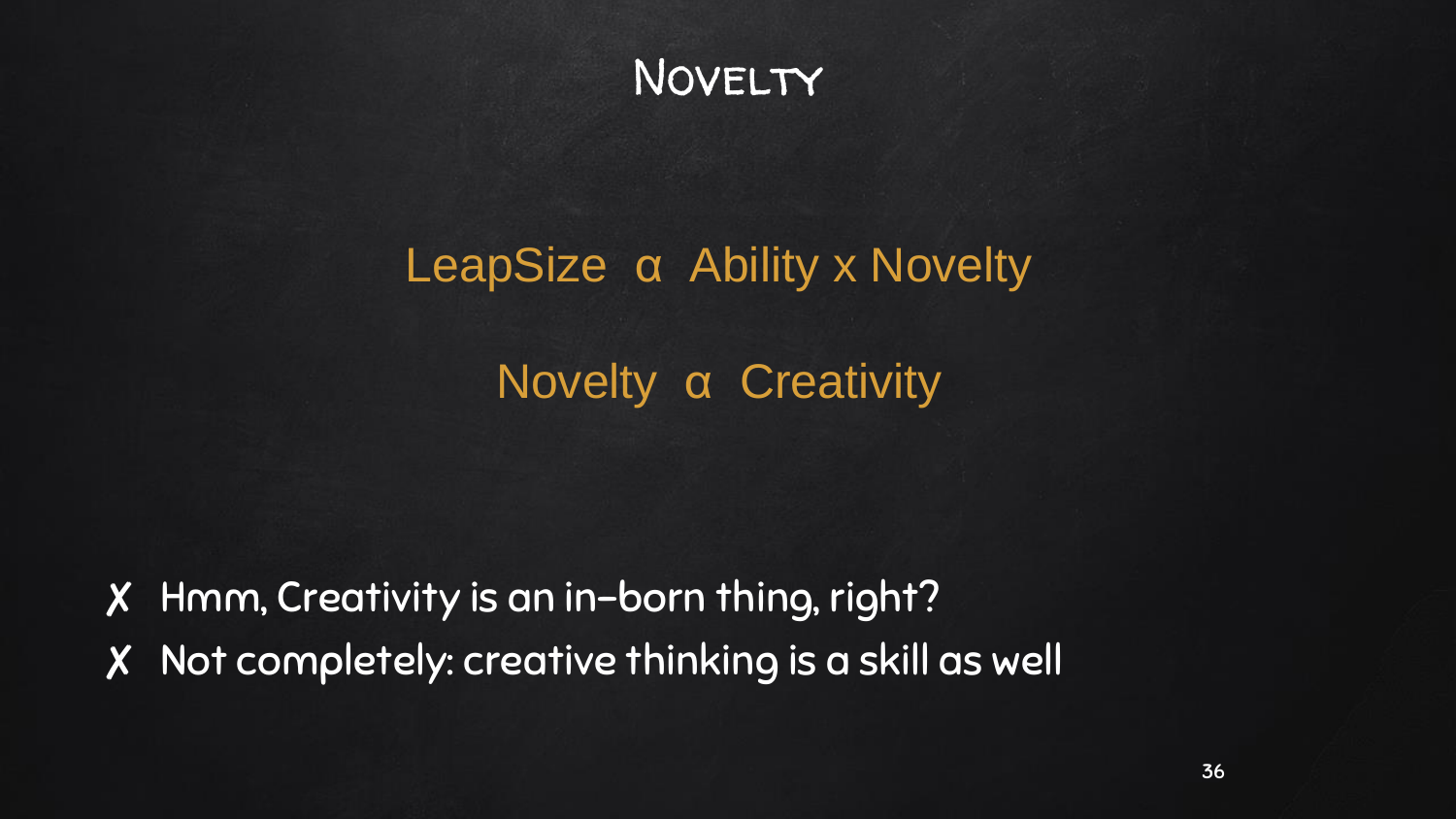

#### Knowledge α Social/Communication Effort

✘ Where is Knowledge? Much of it is not in books ✘ Unwritten knowledge is distributed over many people ✘ Access to data and resources is often equivalent to knowledge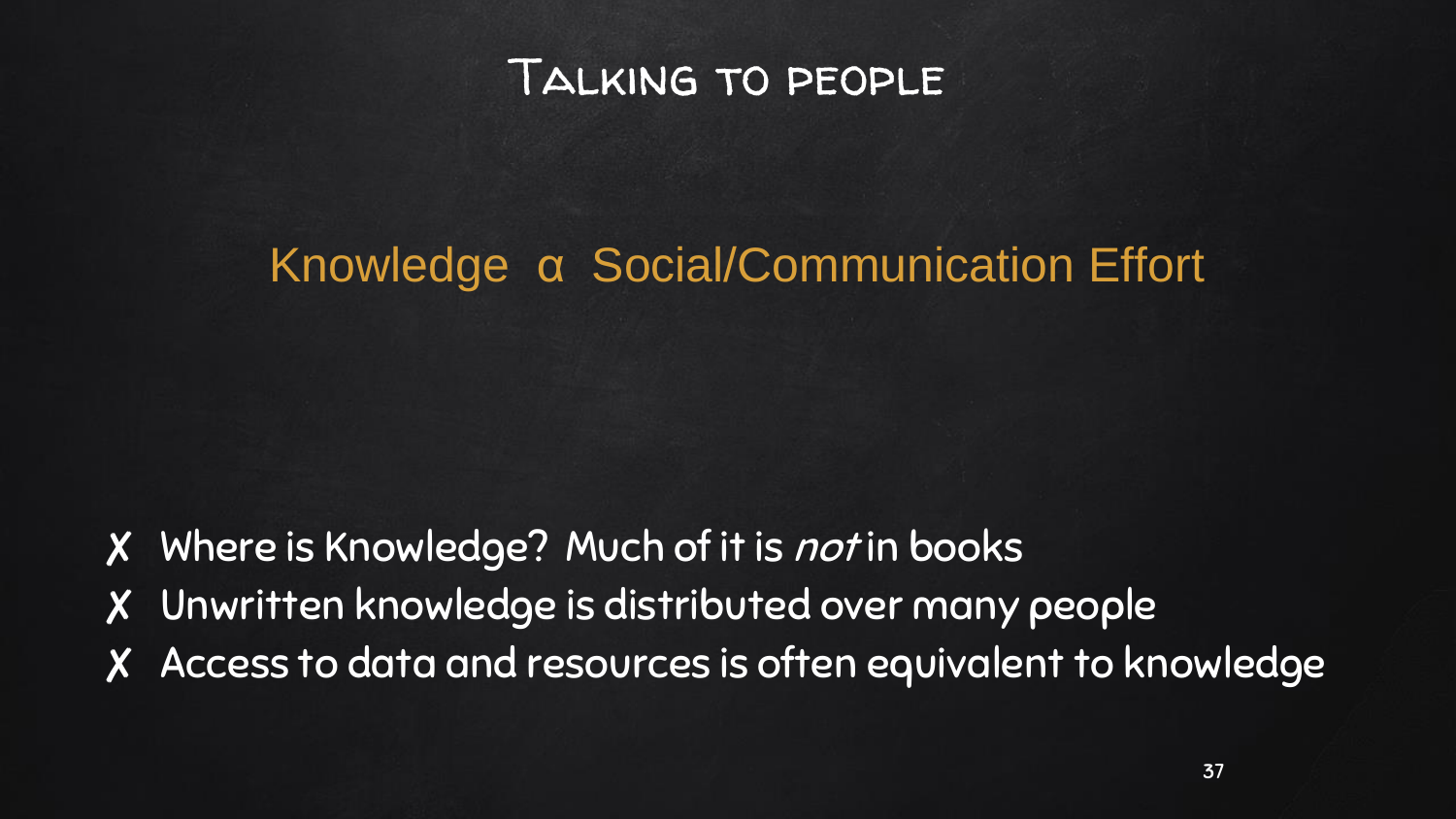

#### Novelty α Creativity x NumConnections

#### NumConnections α Knowledge<sub>1</sub> x Knowledge<sub>2</sub> x ... α KnowledgeNumAreas

- ✘ Suppose now you have an average amount of Knowledge, in multiple areas
- ✘ Thus: knowing multiple areas well can result in bigger payoff than knowing more in one 38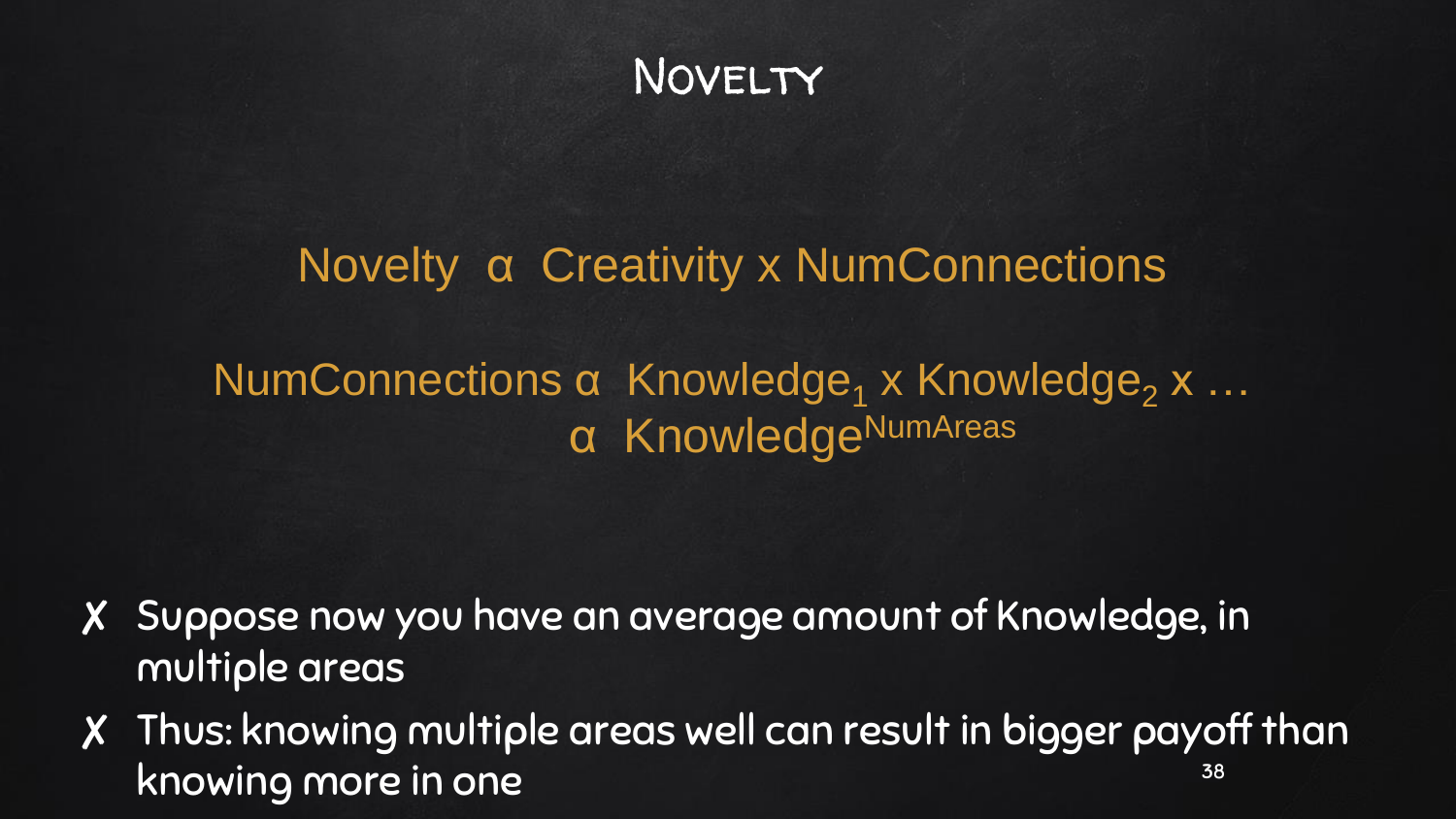

#### Novelty α Creativity x NumConnections

#### NumConnections α Knowledge<sub>1</sub> x Knowledge<sub>2</sub> x ... α KnowledgeNumAreas

- ✘ Knowledge of multiple areas can also be achieved through a team of multiple brains
- ✘ Note, however, that many deep cross-area connections can only be made within a single brain 39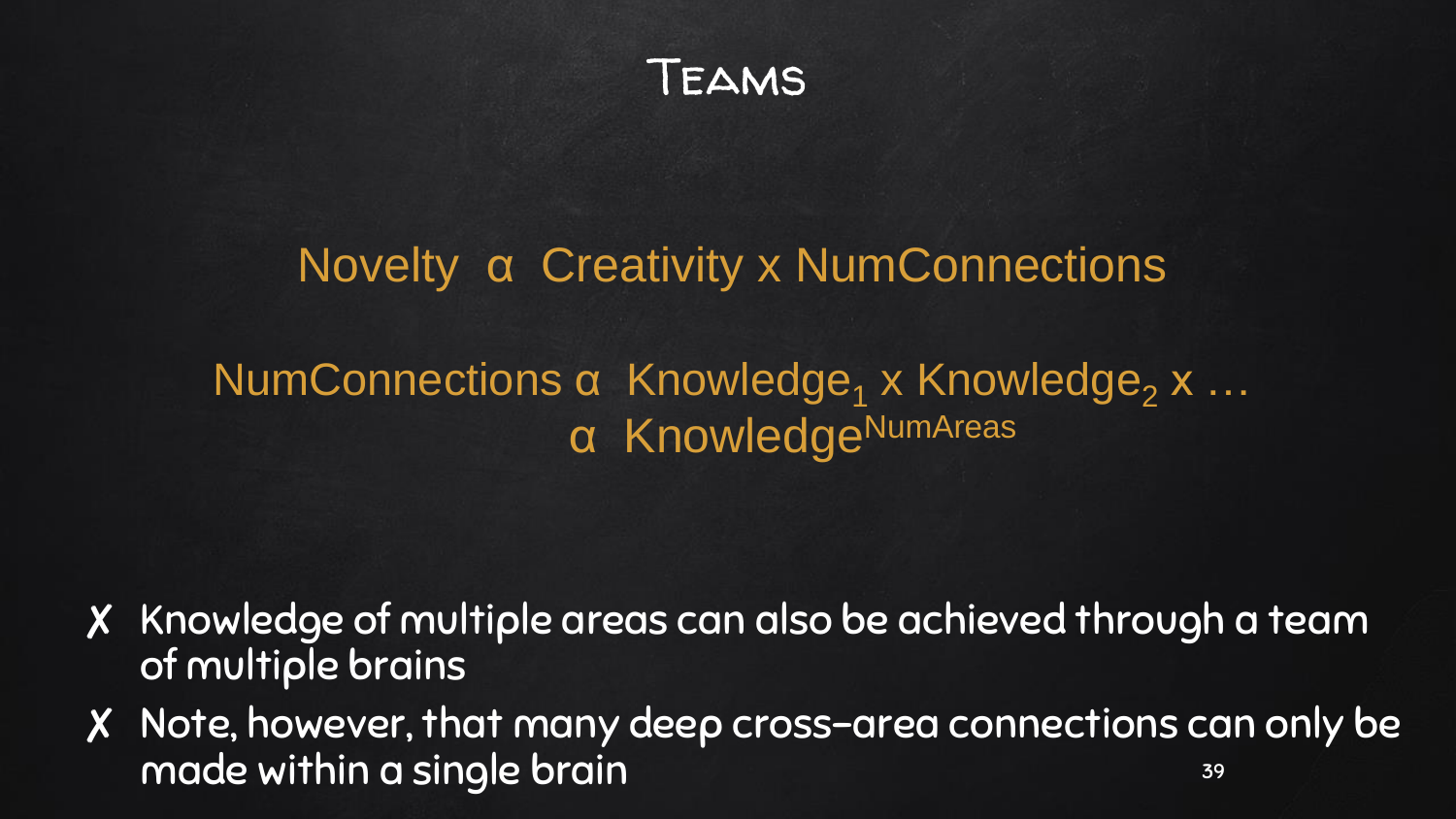

#### LeapSize α Ability x Novelty x **Guts**

- ✘ The more distant the connection or radical the approach, the bigger the leap; but this takes Guts to pursue
- ✘ Guts = courage / self-confidence / insanity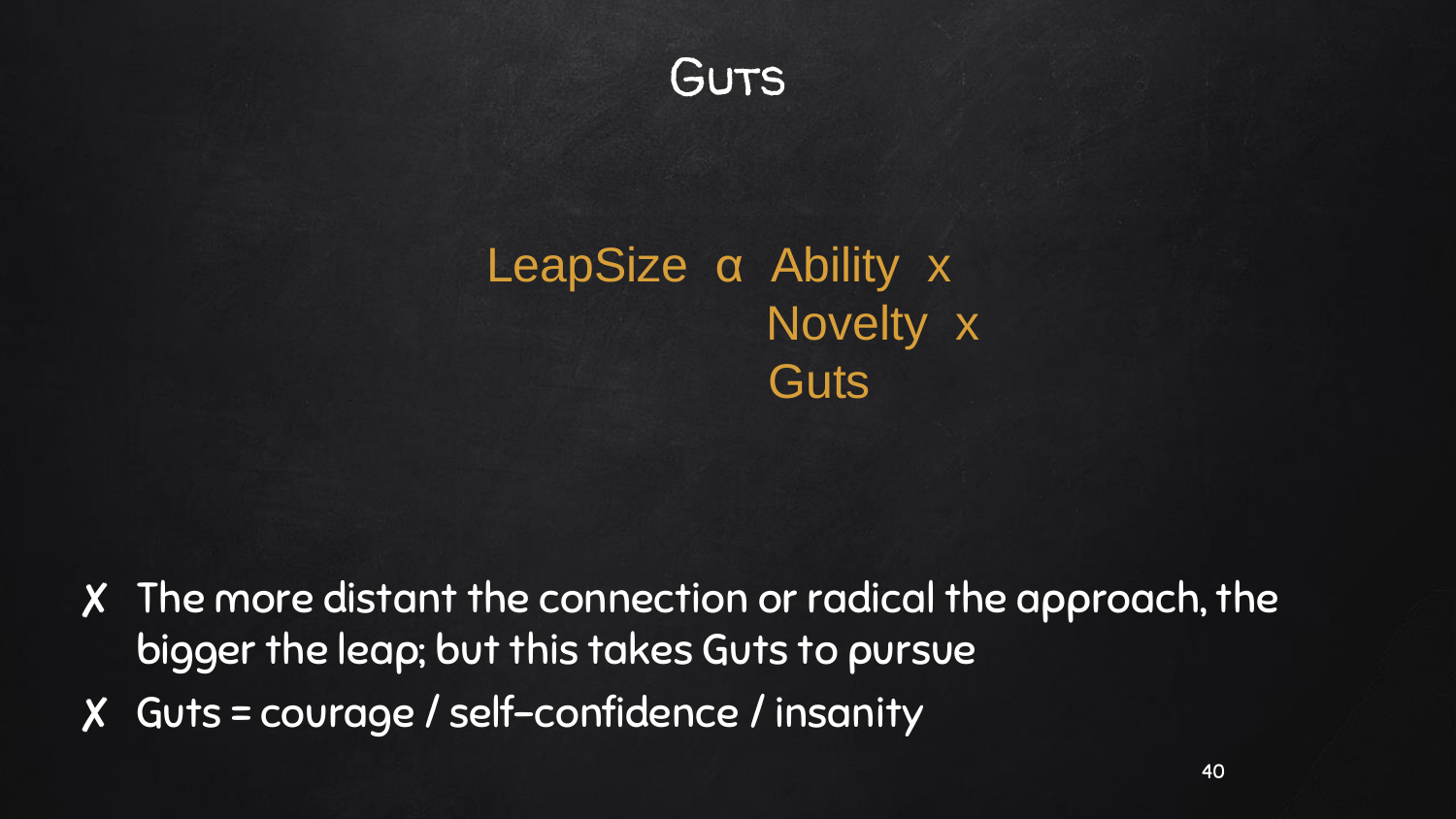

#### LeapSize α Ability x Novelty x **Guts**

- ✘ It takes courage to pursue things that are different from what everyone else is pursuing
- ✘ Be unafraid to be alone
- ✘ Be unafraid to be wrong
- ✘ Have initiative don't wait for 'validation from the literature' first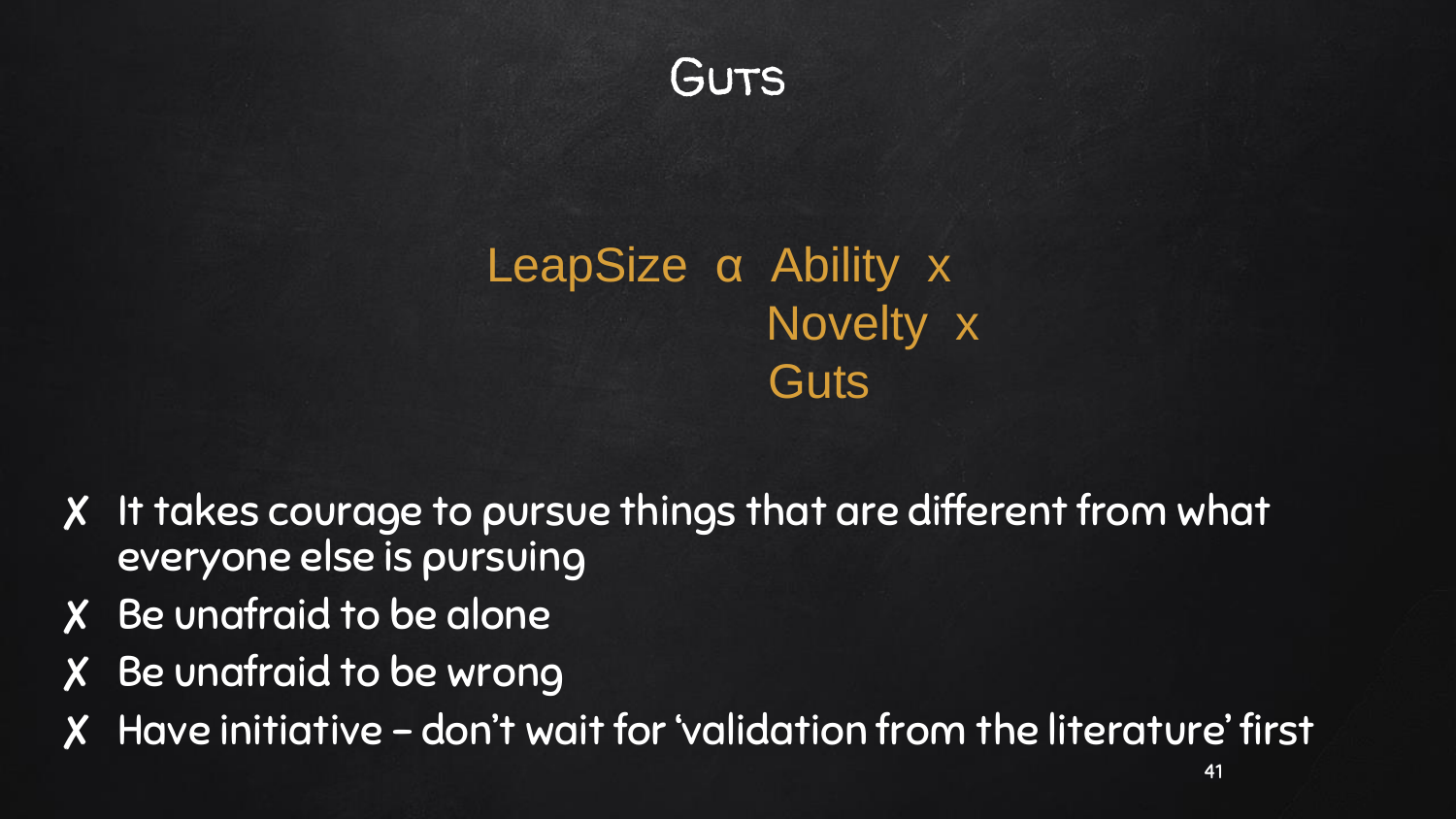

#### Greatness α 1 / Prob(Significance)

Greatness α e<sup>Significance^2</sup>

- ✘ Under a Gaussian model… (ahem)
- ✘ We see that Greatness is exponential in the Significance, which means it might not be as hard as you think to achieve some **Greatness**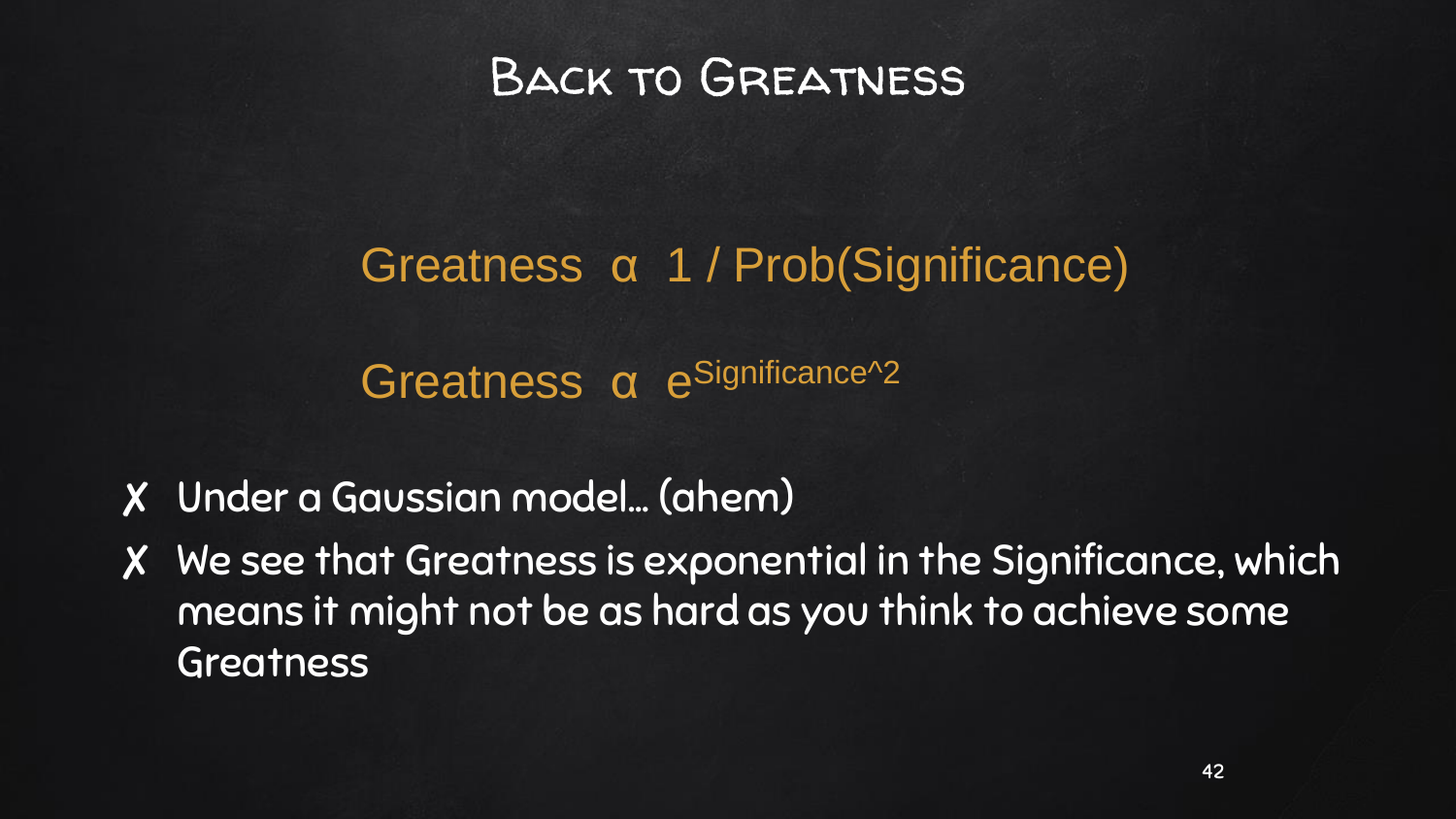#### Gray's Second Law of Research

log(Greatness) α C2 x TimePutIntoProblem C α Brains x Guts x Creativity x Skill x Knowledge/SocialNumAreas + 1

- ✘ These are the elements of Greatness in research
- ✘ Note the things in exponents: amount of work you put in, breadth of your knowledge
- X These Laws imply certain things about your way of working, and your entire lifestyle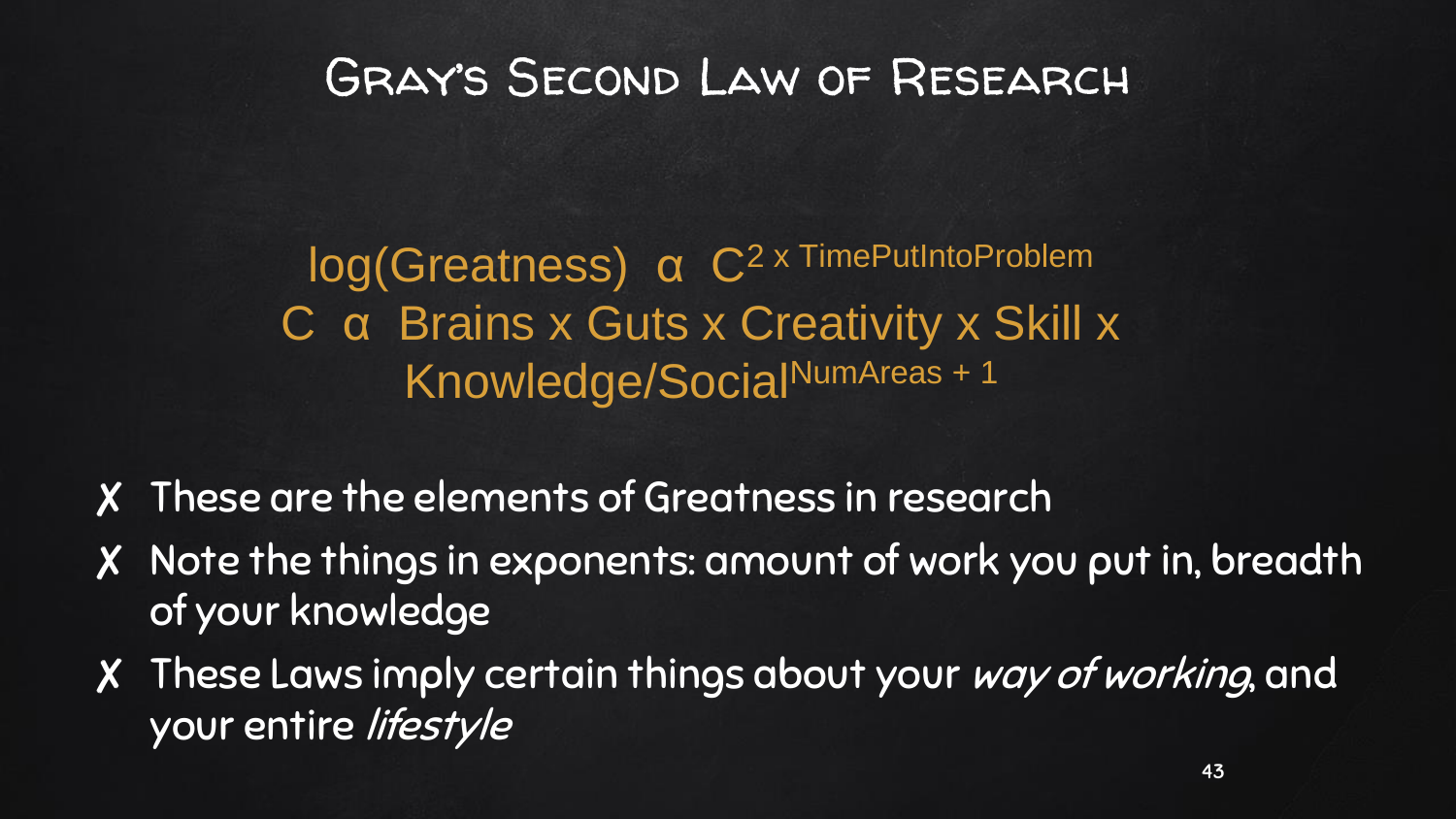

✘ Can I do significant research?

✘ If so, what do I have to do?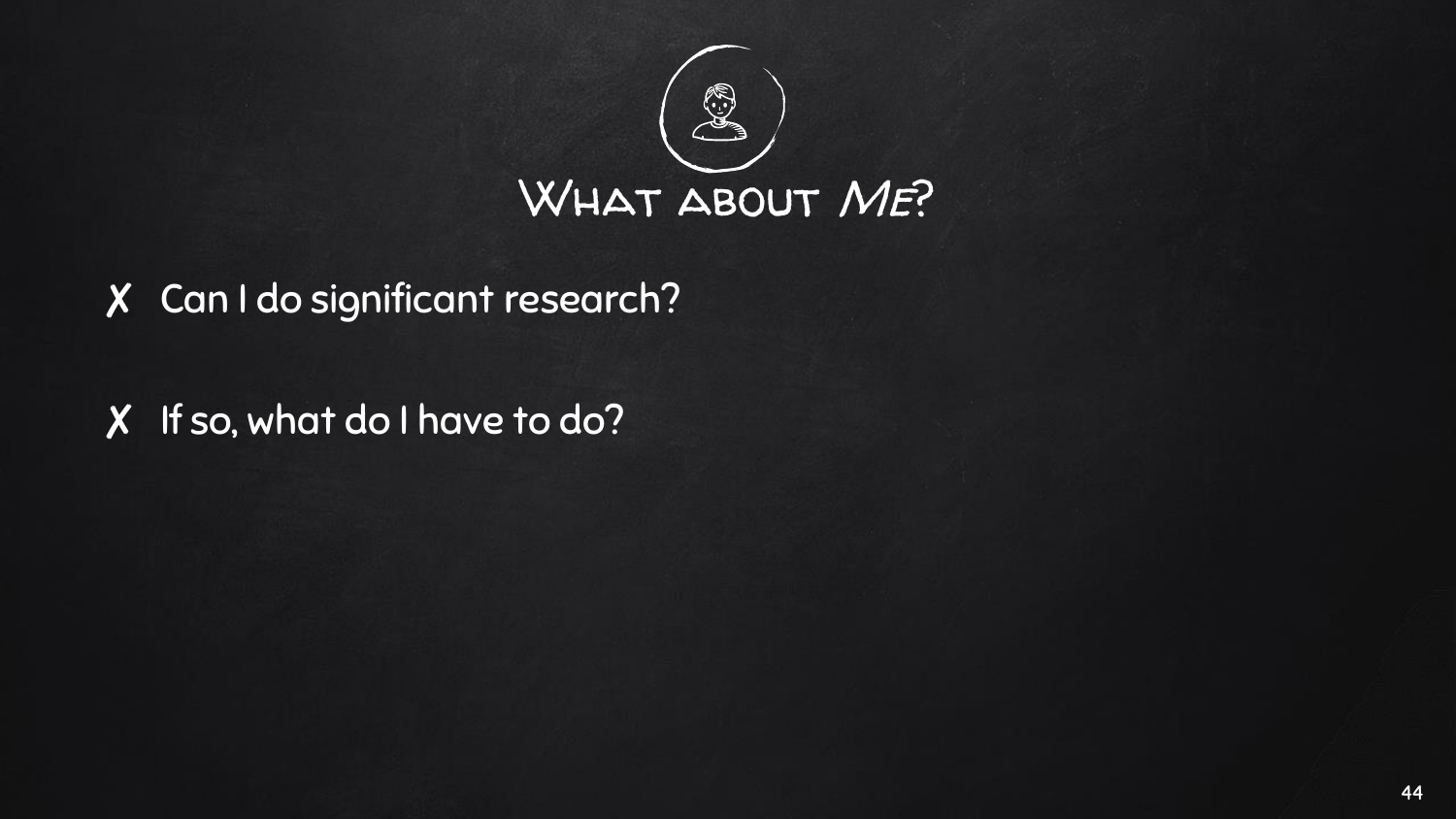#### Talent

- ✘ Have at least average Talent (Brains, Guts, and Creativity) or potential **Talent** 
	- If you are dumb, very timid, or completely uncreative… this is not for **you ⊙**
	- But: remember that Skill (at thinking, being courageous, and creating) can supplant your natural inclinations
- ✘ Are represented by all ages and backgrounds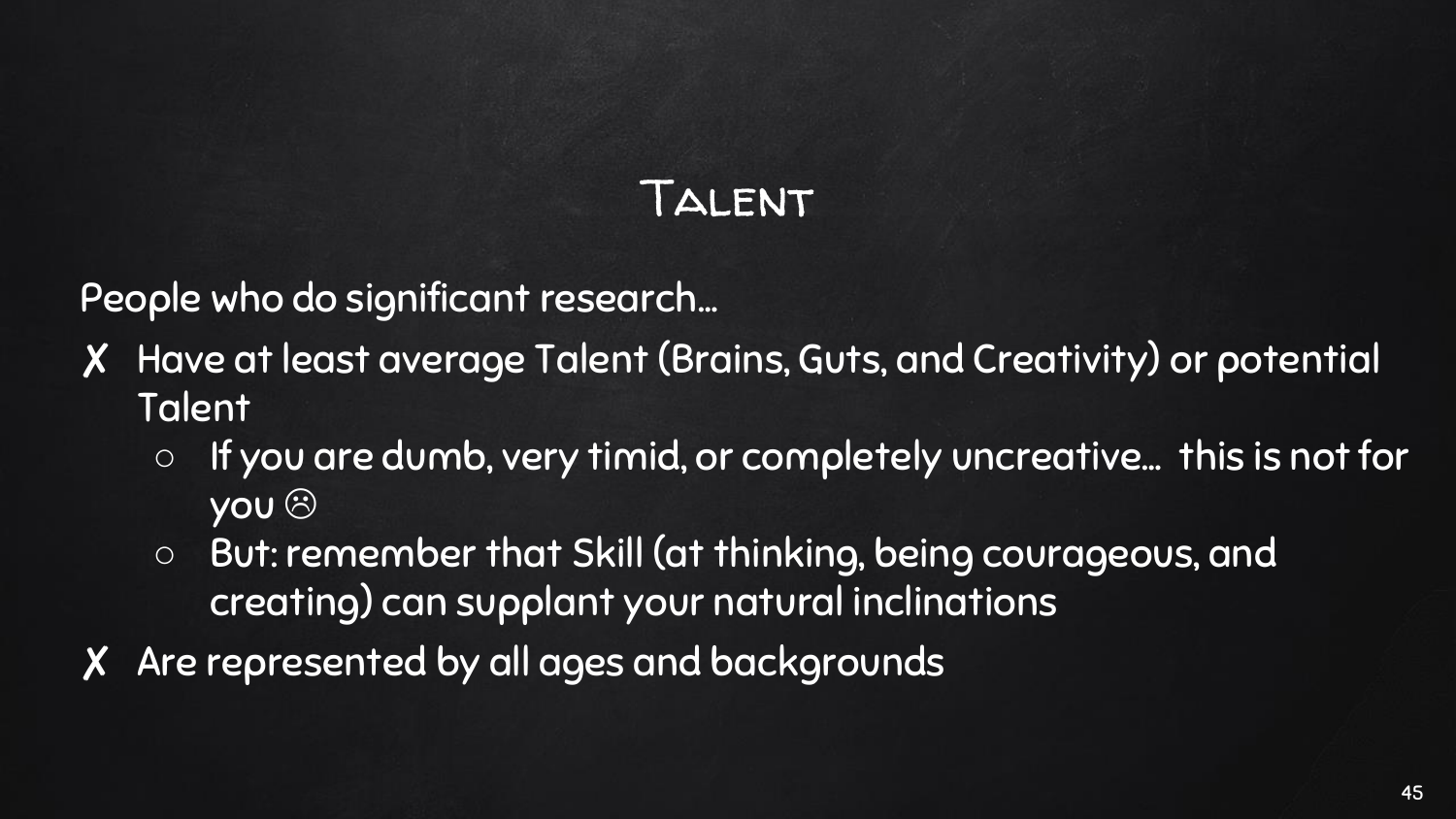#### Inquisitiveness

- ✘ Are curious about many things
- ✘ Poke into non-standard places
	- Read about things most others are not reading about
	- Talk to people with real, dirty, unformalized problems
- ✘ "Cross-train" outside of their main area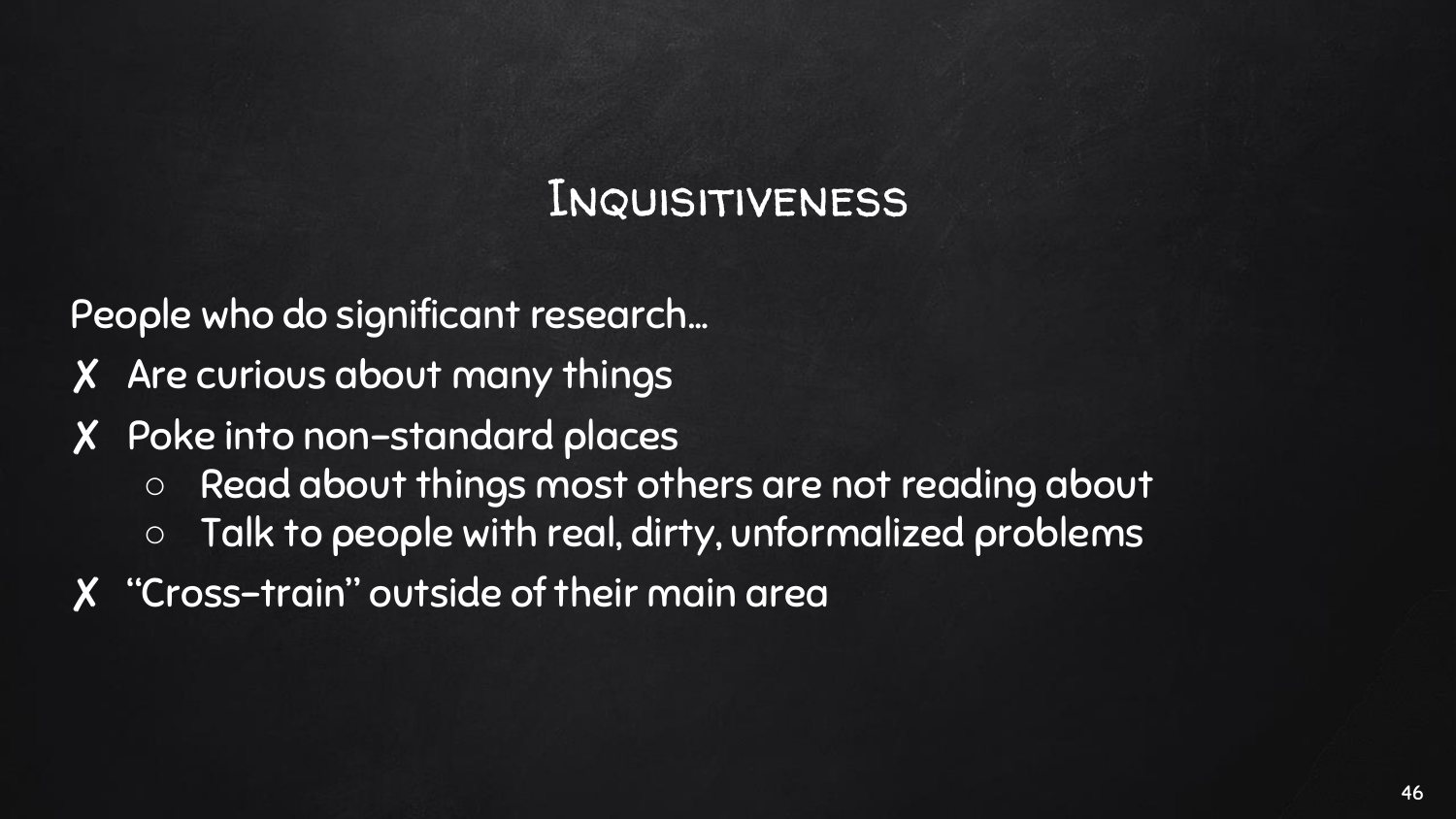#### Learning and knowledge

People who do significant research…

✘ Are good at obtaining knowledge and skill

- Can learn on their own, outside of classes and textbooks
- Are not intimidated by the initial impenetrability of a topic
- Are not shy about talking to others to learn from and team with them
- ✘ Become good at whatever they need to become good at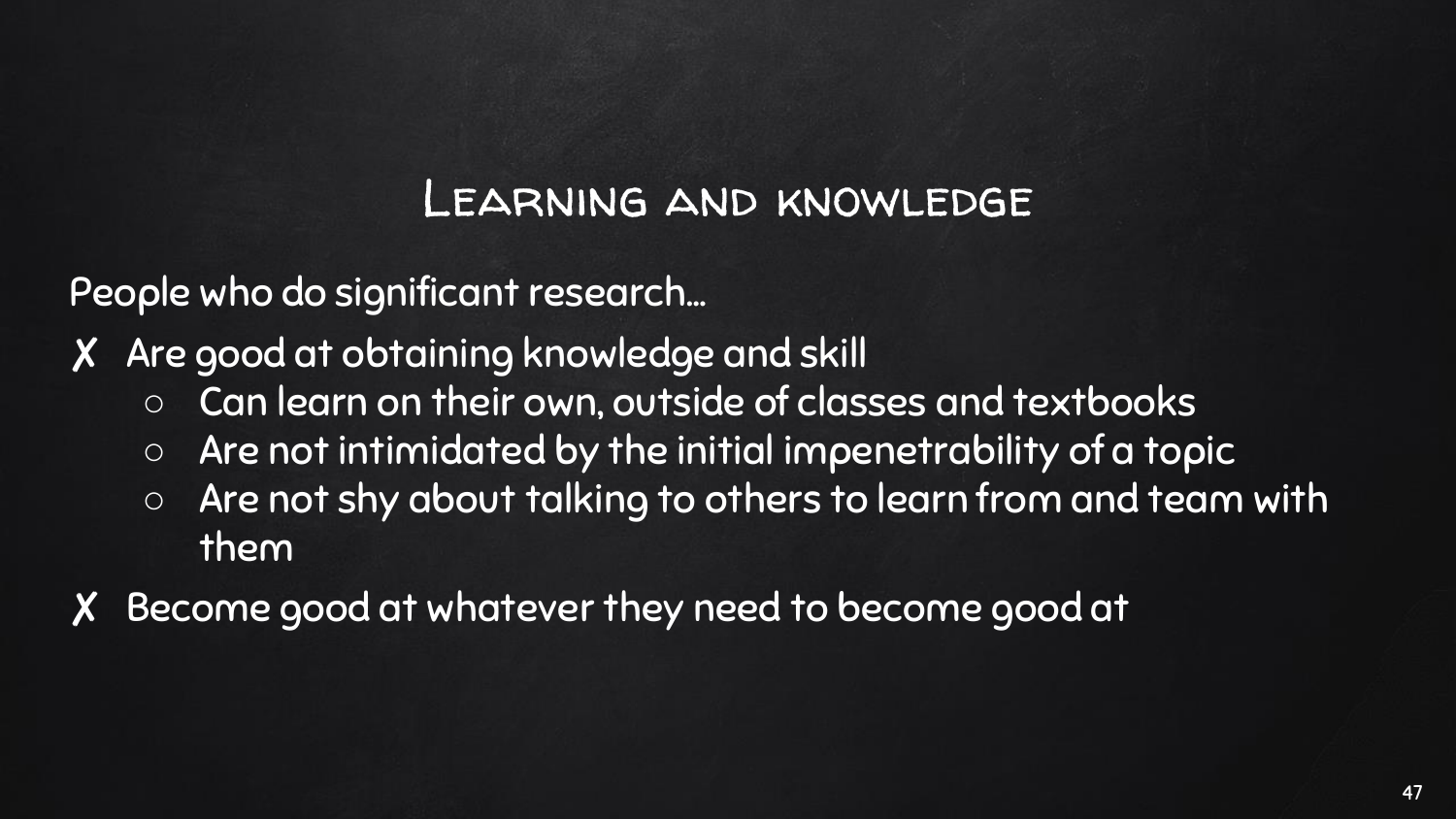#### Learning and knowledge

People who do significant research…

✘ Know a lot (as a result of the above) in general, broadly and deeply

- ✘ Have a good picture of:
	- What is known and what is *unknown*
	- o What the real weaknesses of approaches are
	- Exactly why some things seemed to work
	- What are at the boundaries of the field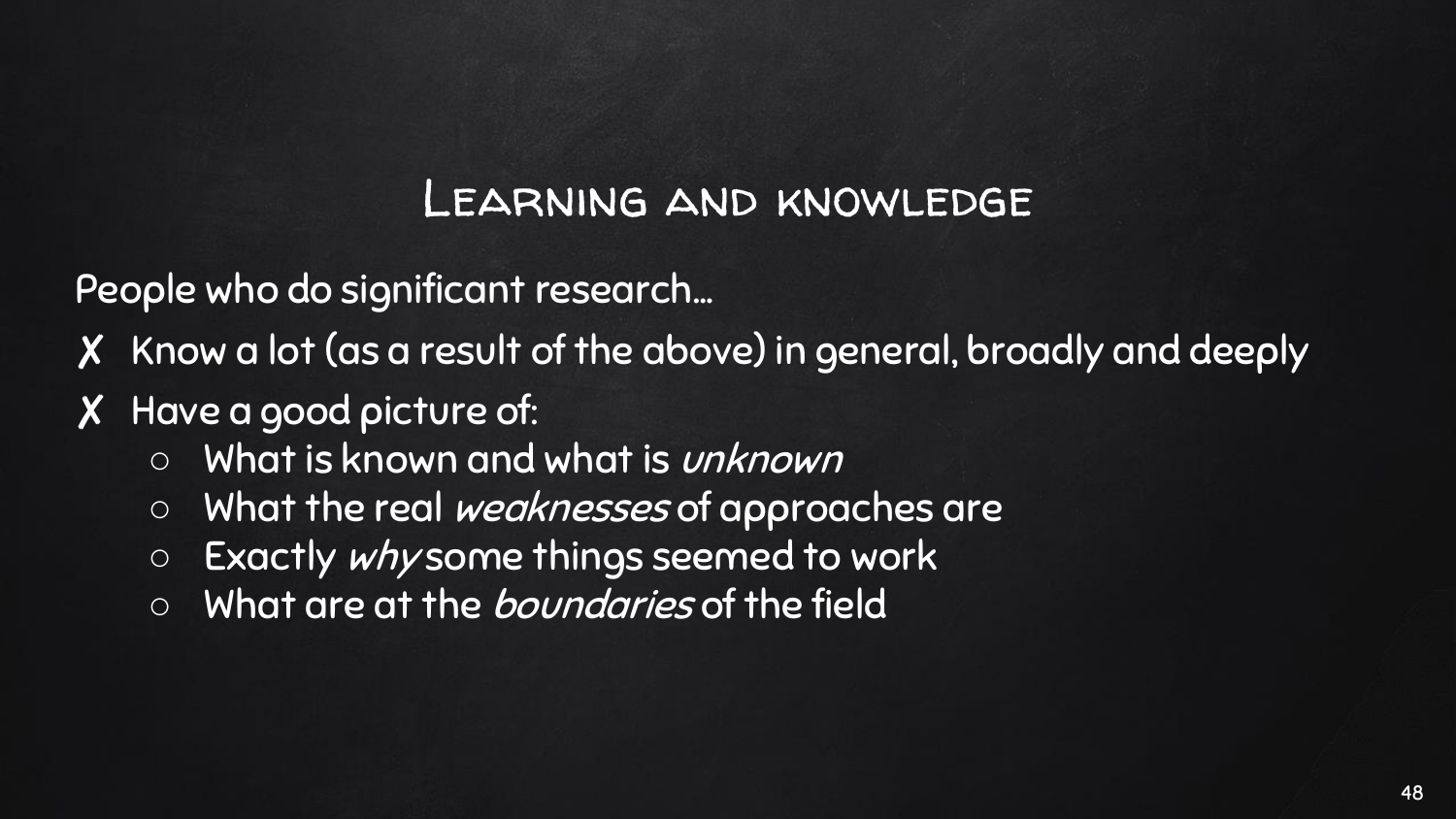

- ✘ Maintain doubt whenever learning or seeing anything
- ✘ Avoid mental traps like trends and blind adherence to the leaders
- ✘ Can think clearly in the presence of "noise" from many incorrect or subtly incorrect voices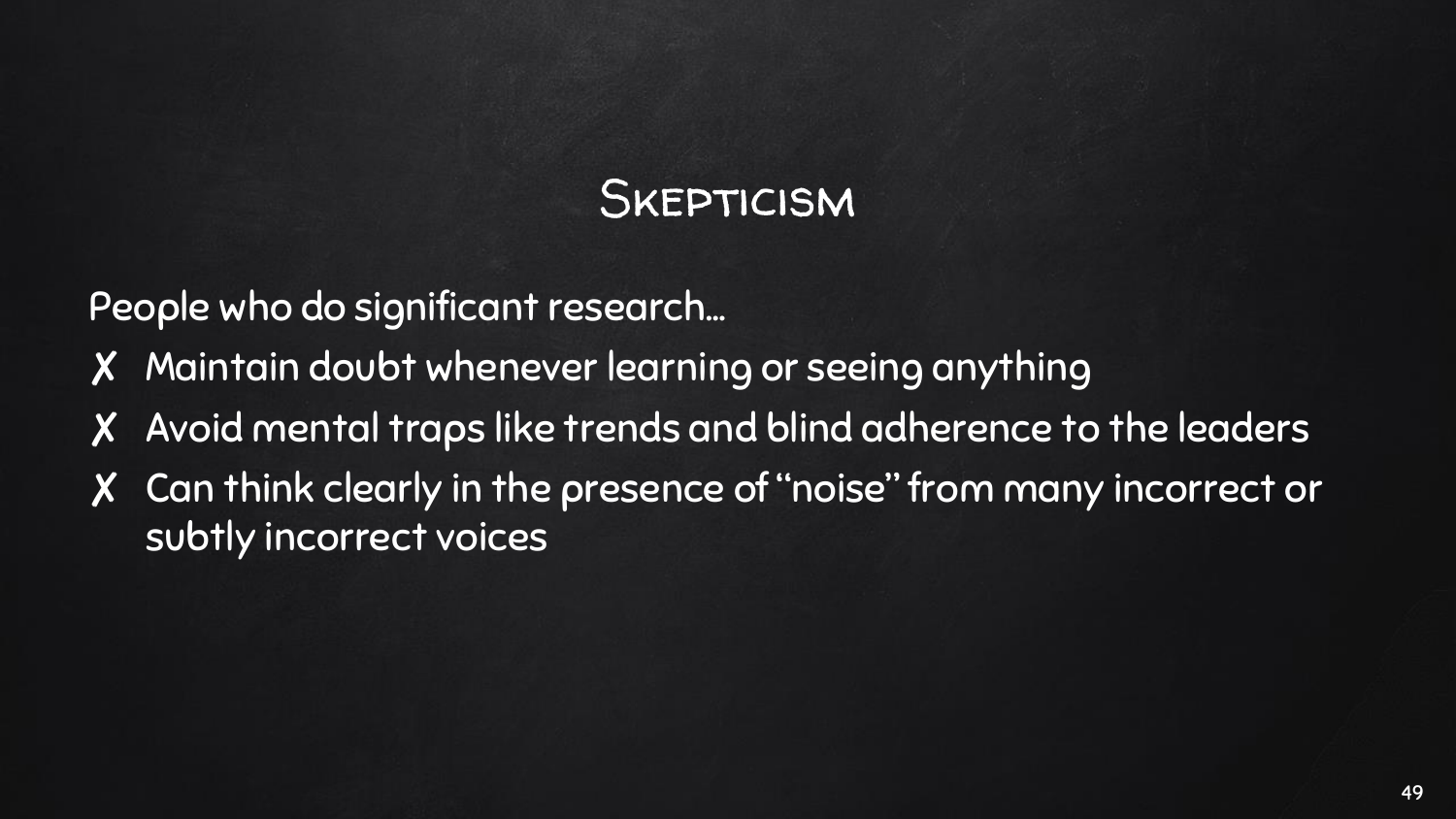#### Fruitful direction

- ✘ Work on the right thing
	- Are good at good-problem-finding as well as good-solution-finding
	- $\circ$  Identify the true objective and don't allow themselves to deviate from it
- ✘ Entertain big thoughts
	- Don't ever work on unimportant problems there are too many important problems
	- Revisit simple questions, which lie at the beginnings of all fields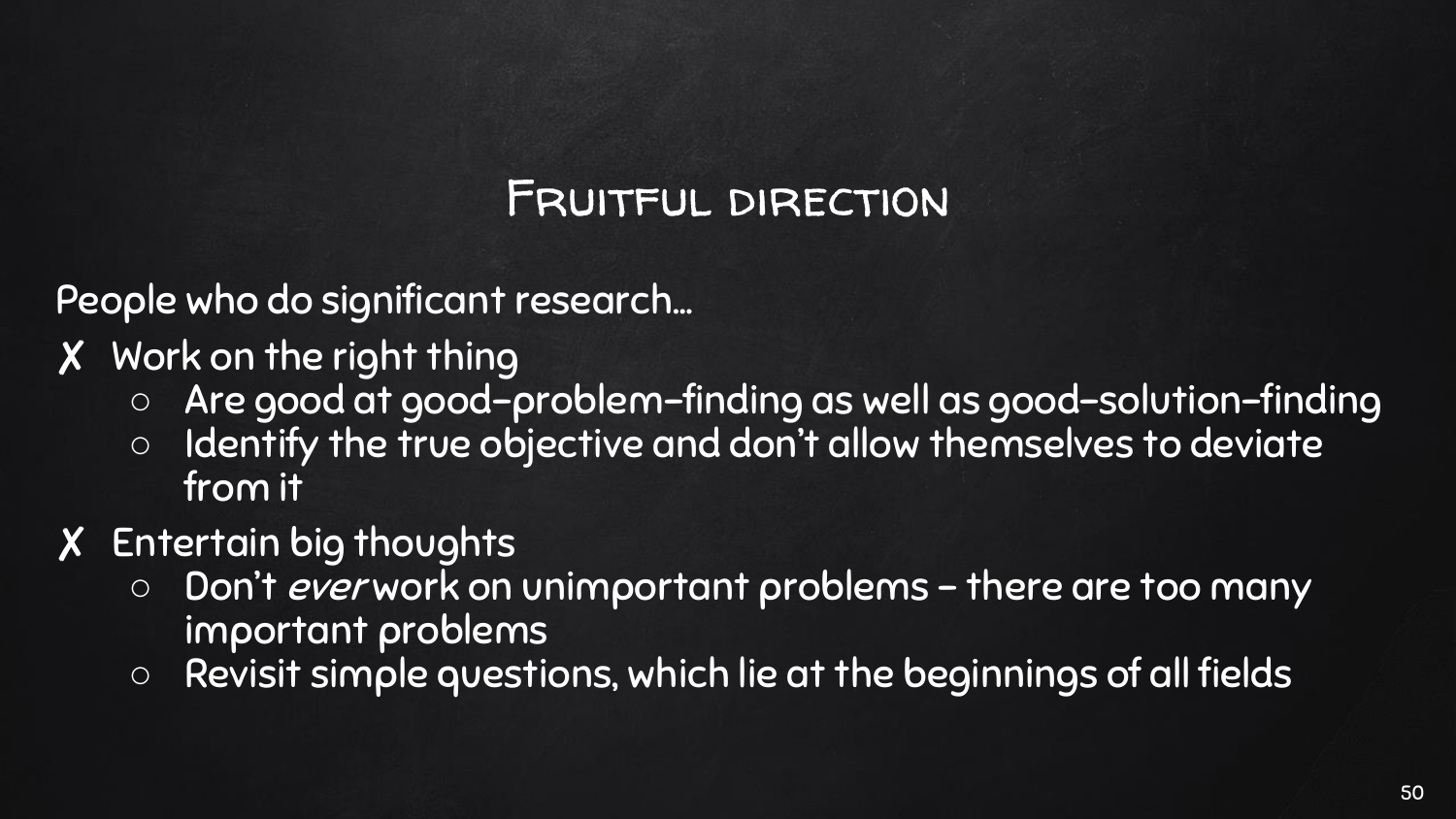#### Guts

- ✘ Are not afraid to buck the field, ignore authority
	- Are prepared to be wrong
	- Are prepared to be alone
	- Have initiative don't wait for "validation from the literature" first
- ✘ Note: This is initially scary; but right always wins (and is rewarded) in the end!
- ✘ Also: Your credibility in "normal science" helps you when you become a revolutionary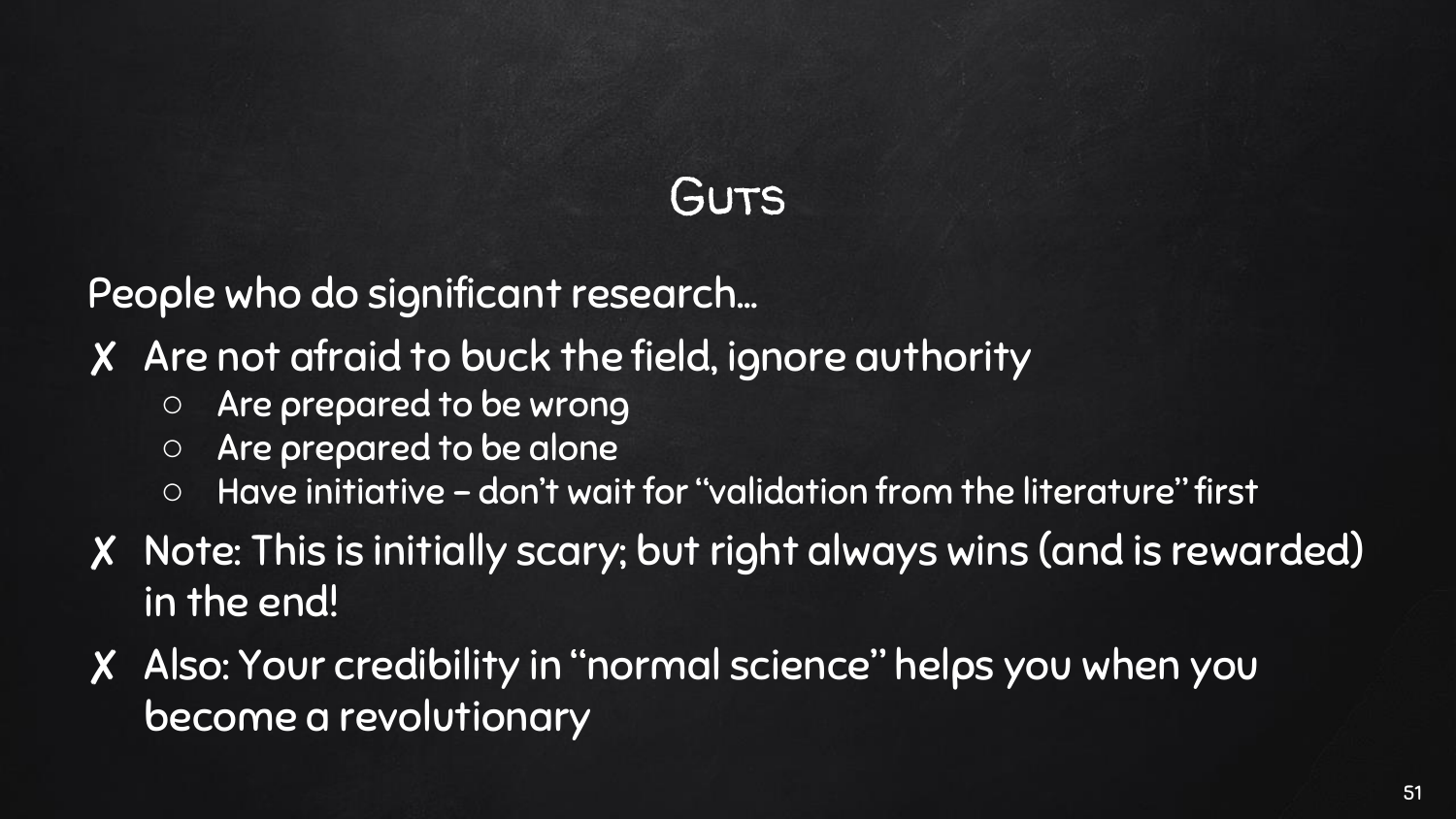#### Work and productivity

- ✘ Work a lot: every day, every week think of compounding interest
- ✘ Are effective and efficient with their work time: work hard & smart
- ✘ Have developed mechanisms for
	- focusing
	- staying motivated
	- avoiding procrastination
	- staying healthy, well-rested, and happy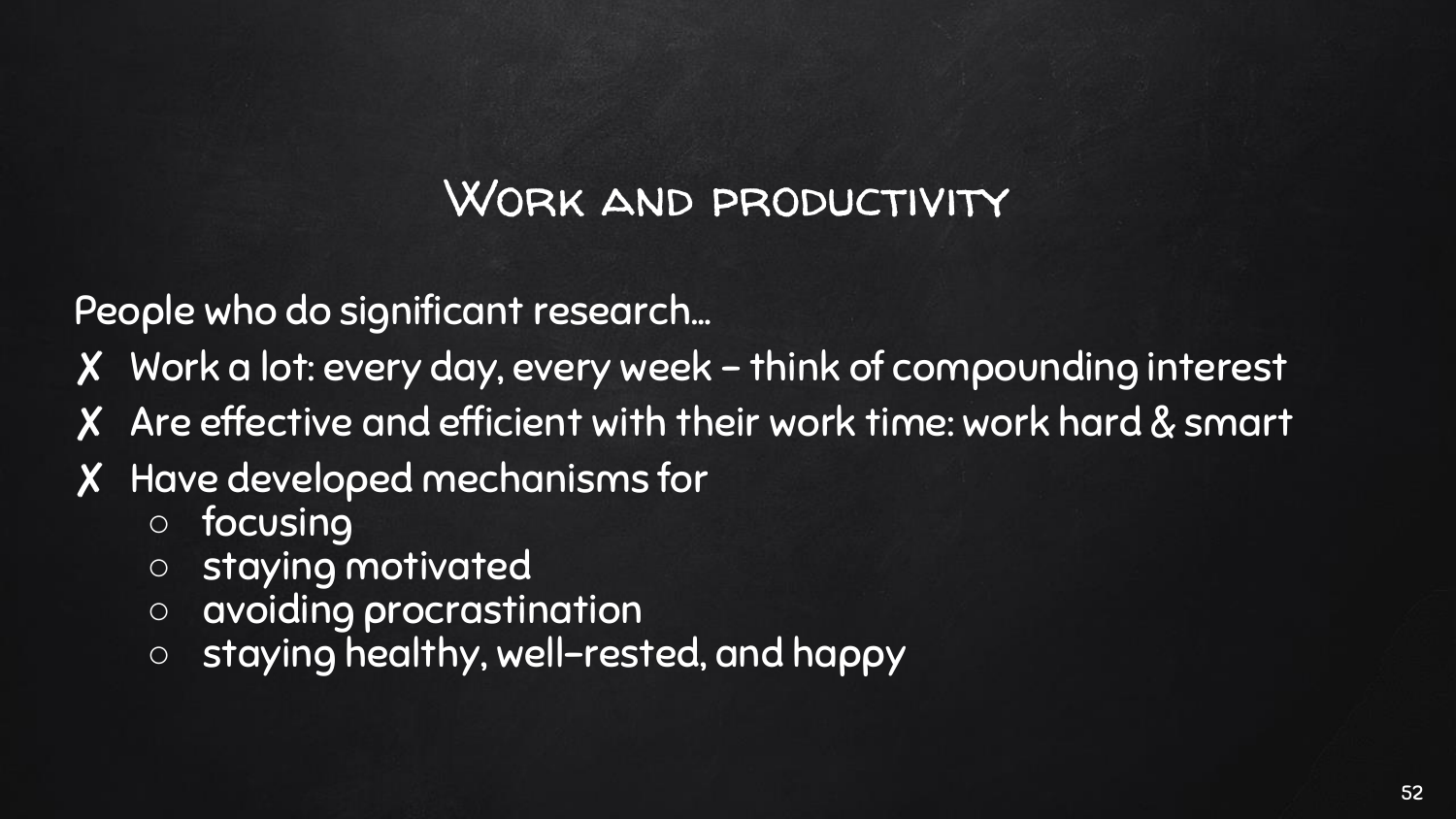#### Work and productivity

- ✘ Don't give up easily
- ✘ Emotionally commit to solving their problem
- ✘ Live, breathe, and dream about their problem
- ✘ Find ways to relax barriers between work and off-work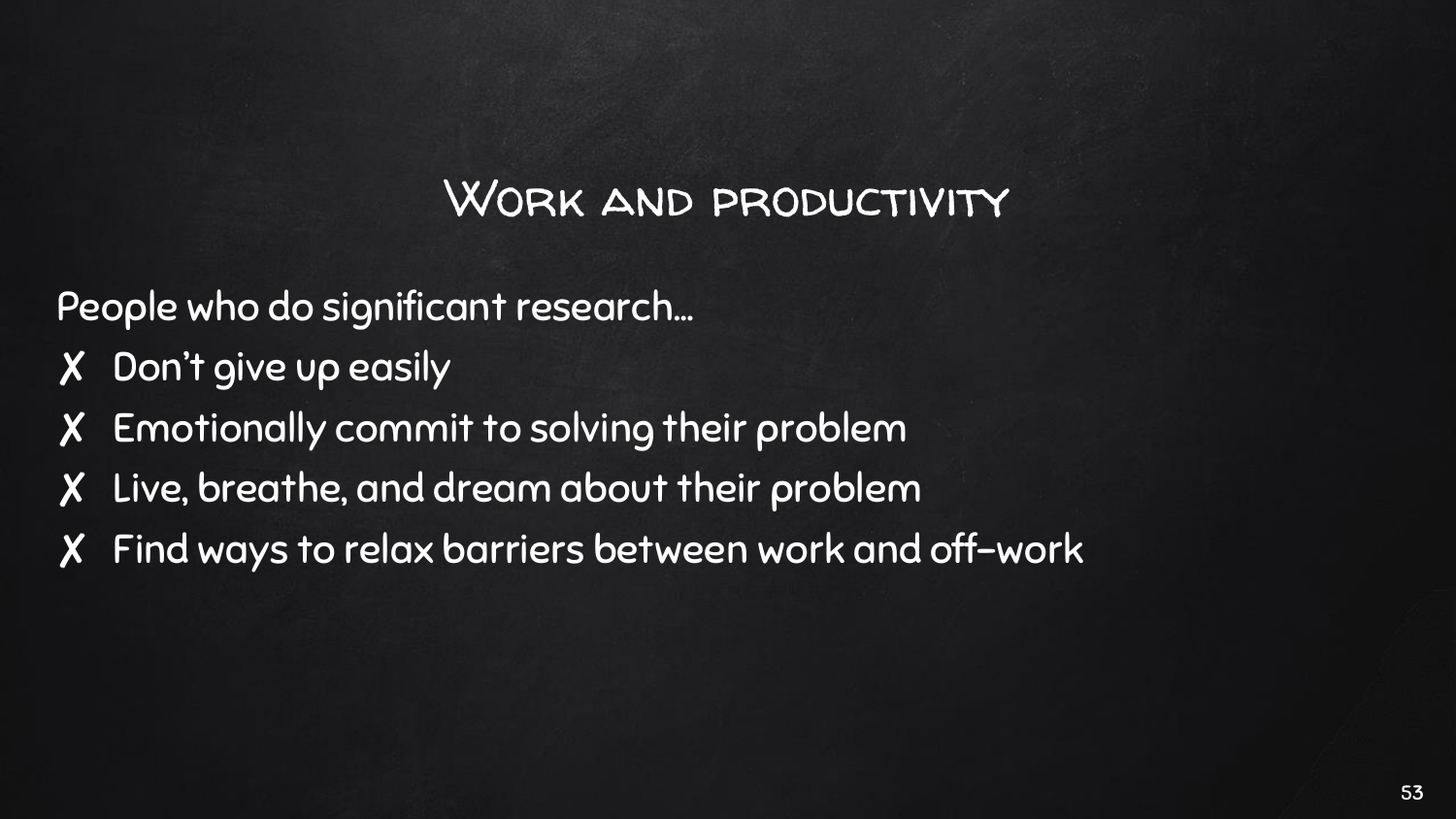#### Communication

- ✘ Generate interest in (and recognition for) their problem/solution
- ✘ Think and communicate clearly
	- Focus on their audience's understanding, rather than appearing smart
	- Create the same mental pictures you use
	- Tell the story using the chronology of your own development of the ideas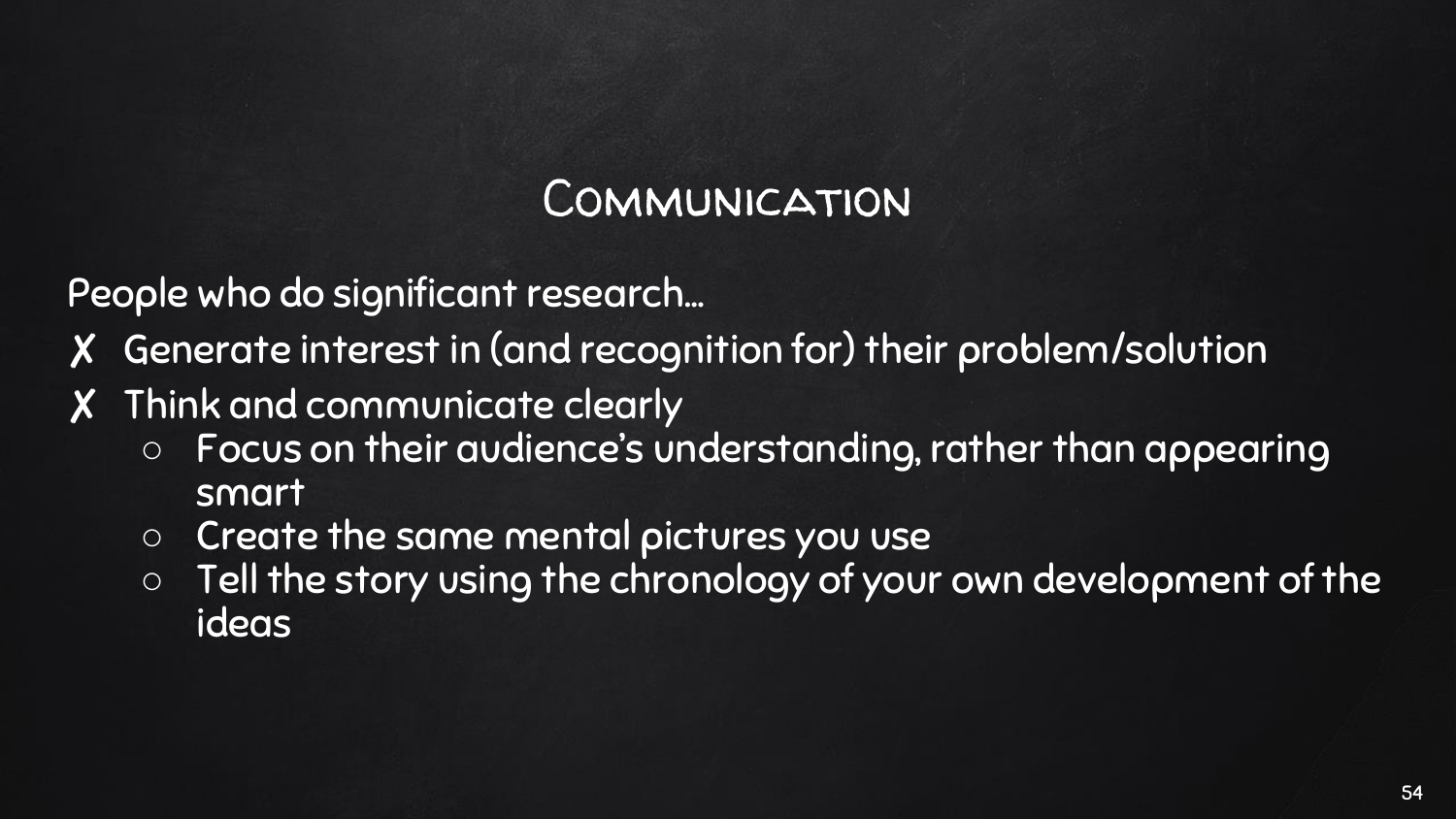#### People

- ✘ Are generous appreciate and help all the people who (can) help them
	- $\circ$  Put a lot of energy into developing their team; try to make them as great as you
	- Work well in institutional environments and teams
- ✘ Mitigate their suboptimal personal interaction issues
	- shyness, ego, rudeness, anger, weird sense of humor, unprofessional look, etc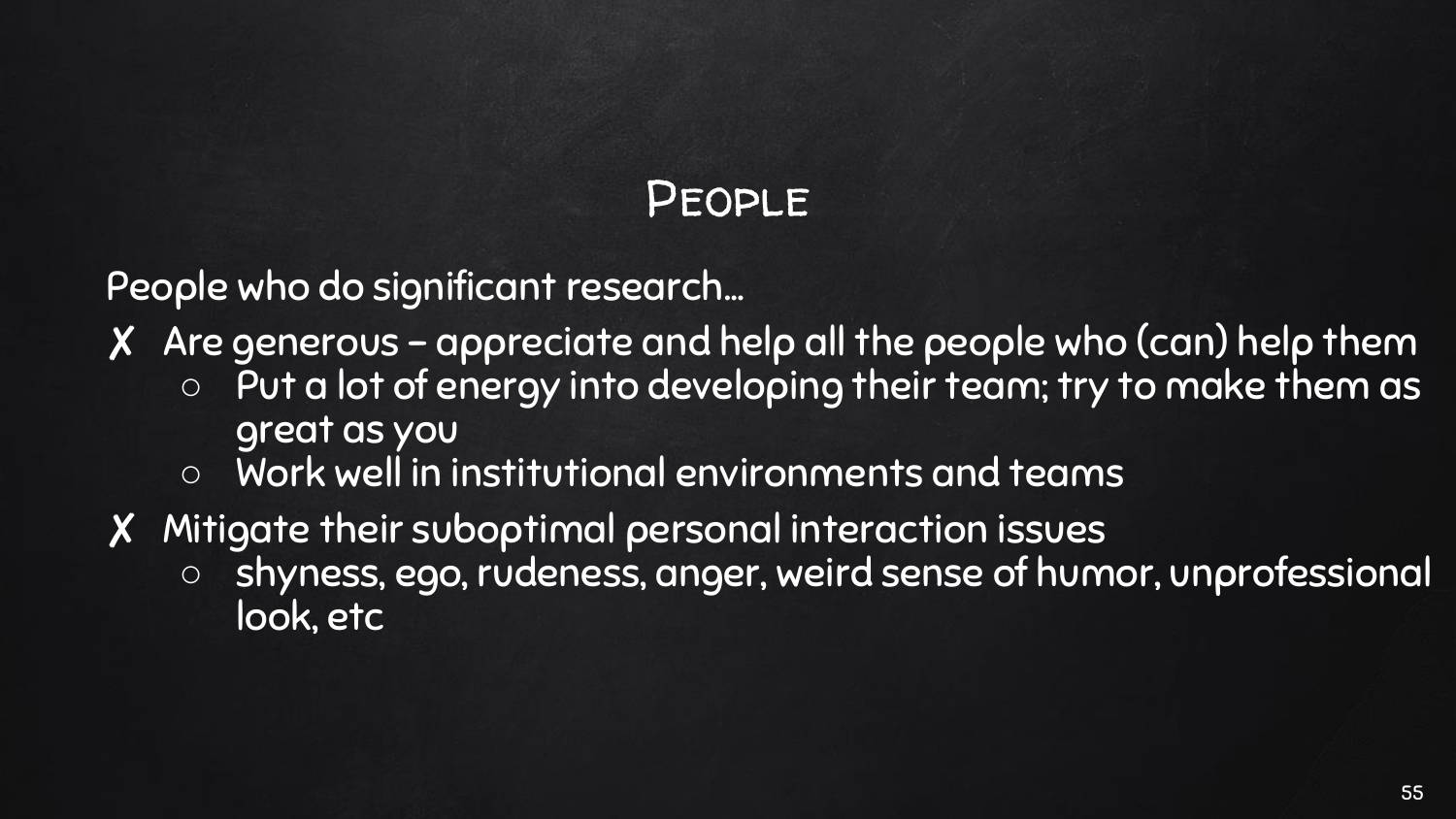

### Can I do significant research? Main points

- ✘ Work on important problems
- ✘ Know a lot
- ✘ Have courage
- ✘ Commit deeply to a lifestyle
- X Enjoy the process and the rewards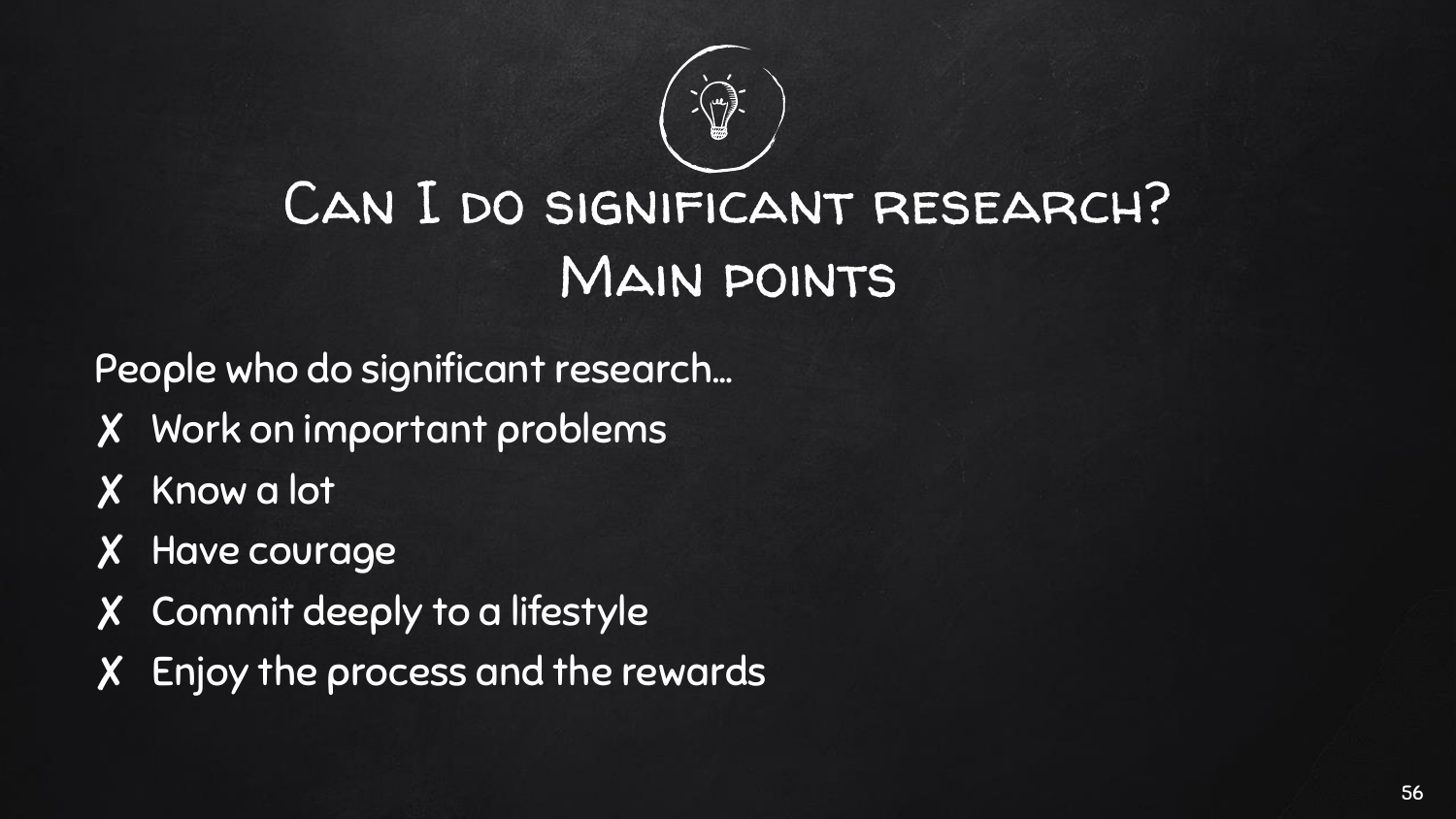

✘ Do the best job you can on every project you get

- You are building experiencing in observing different types of problems and appropriate solutions, and in applying the relevant techniques
- Doing a great job on things is a habit; so is doing a mediocre job on things
- Every research project is an opportunity for greatness look at it closely